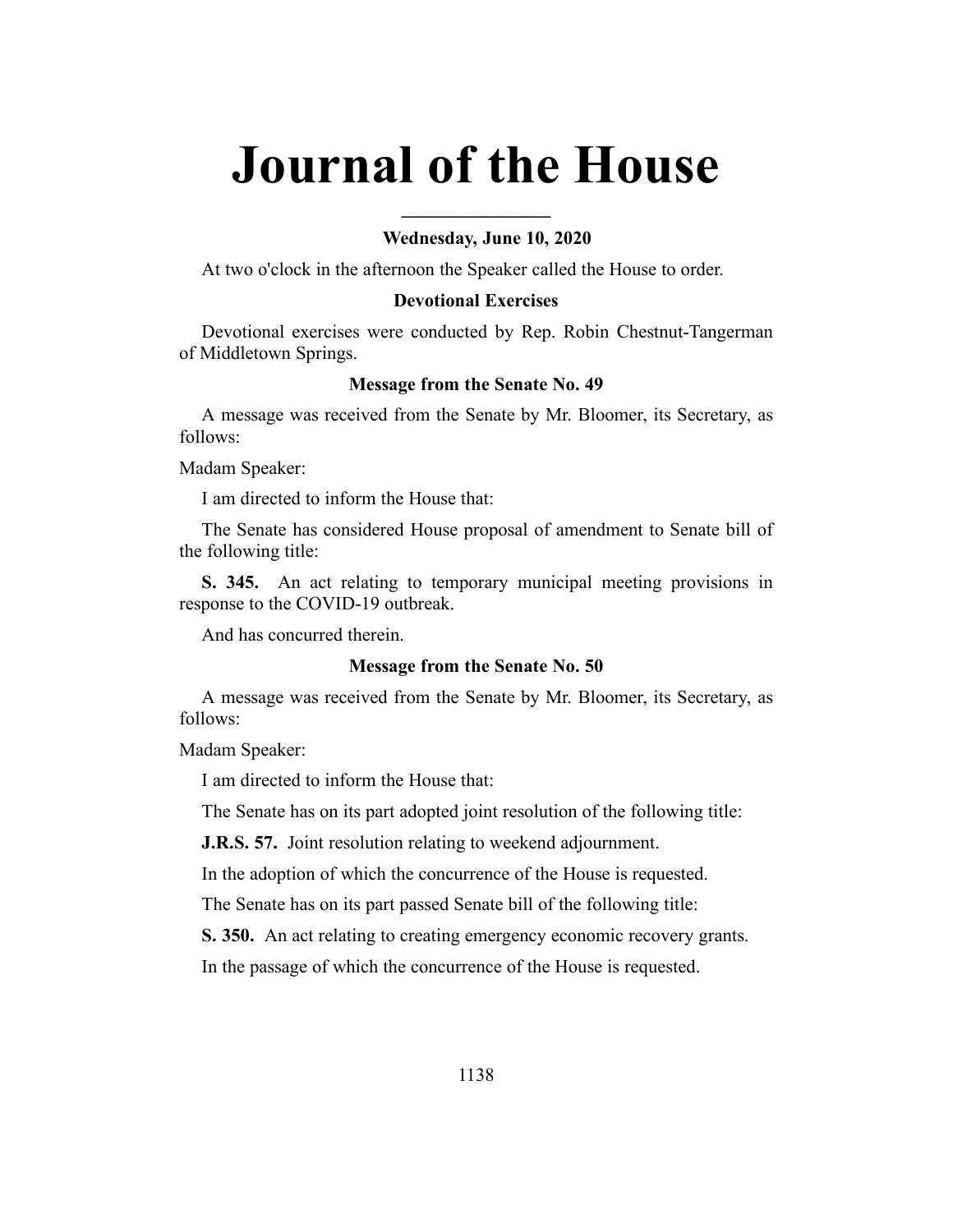## **Committee Bill Introduced; Bill Referred to Committee on Appropriations**

## **H. 964**

By the committee on Government Operations,

An act relating to compensation for certain State employees (Pay Act);

Was read and pursuant to House rule 48, bill placed on the Calendar for Notice. Thereupon, carrying an appropriation, under rule 35(a), was referred to the committee on Appropriations.

#### **Senate Bill Referred**

## **S. 350**

Senate bill, entitled

An act relating to creating emergency economic recovery grants

Was read and referred to the committee on Appropriations.

#### **Joint Resolution Adopted in Concurrence**

## **J.R.S. 57**

By Senator Ashe,

**J.R.S. 57.** Joint resolution relating to weekend adjournment.

#### *Resolved by the Senate and House of Representatives:*

That when the two Houses adjourn on Thursday, June 11, 2020, or, Friday, June 12, 2020, it be to meet again no later than Tuesday, June 16, 2020.

Was taken up, read and adopted in concurrence.

## **Second Reading; Proposal of Amendment Agreed to; Third Reading Ordered**

## **S. 338**

**Rep. Shaw of Pittsford** for the committee on Corrections and Institutions, to which had been referred Senate bill entitled,

An act relating to justice reinvestment

Reported in favor of its passage in concurrence with proposal of amendment when amended by striking all after the enacting clause and inserting in lieu thereof the following:

\* \* \* Findings and Purpose \* \* \*

Sec. 1. FINDINGS AND PURPOSE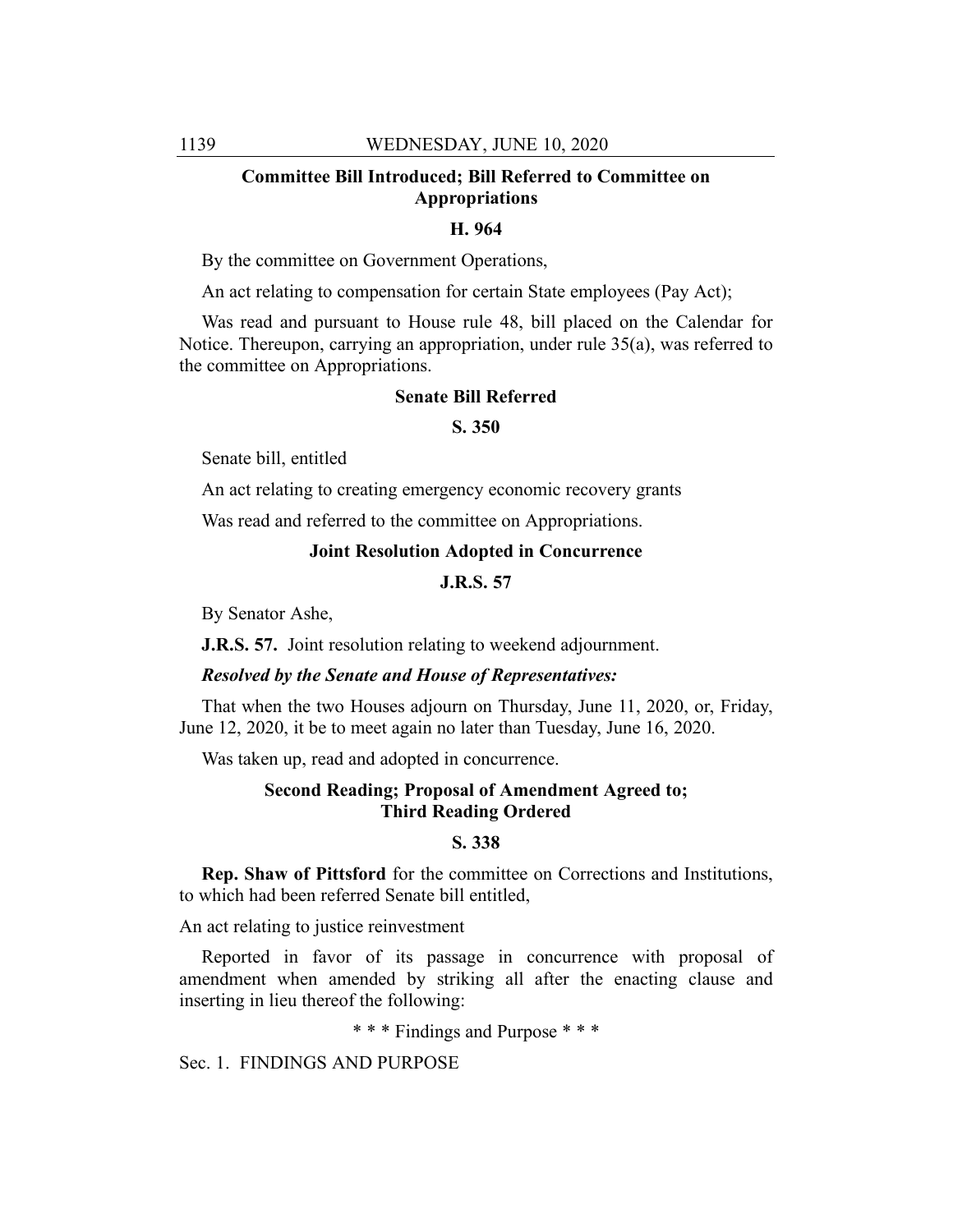(a) The General Assembly finds:

(1) Almost 80 percent of sentenced Department of Corrections admissions are for people returned or revoked from furlough, parole, and probation, primarily driven by furlough violators.

(2) Nearly one-half of Vermont's sentenced prison population at the end of FY 2019 consisted of people who were returned from community supervision, primarily furlough.

(3) Nearly 80 percent of furlough returns to incarceration are due to technical violations rather than new crime offenses.

(4) A decrease of 106–135 people would represent an 8–10 percent drop in the sentenced incarceration population and could mean a 40–50 percent reduction in the out-of-state contract population.

(5) Revocations and returns from supervision are driving a large share of prison admissions, and limited funding leaves large numbers of high-risk people without the programs and services they need to succeed in the community.

(6) Over the past three years, the average annual proportion of admissions to sentenced incarceration that were persons returning or being revoked from furlough, parole, and probation was 78 percent.

(7) Vermont incarcerates more persons than current facilities can accommodate, and the incarceration population is growing.

(b) The purpose of this act is to:

(1) Improve public safety in Vermont, while creating immediate opportunities to reduce recidivism and achieve long-term savings by reducing contract bed needs significantly.

(2) Make evidence-based programming available to individuals transitioning back into the community in order to support their transition and reduce violations, revocations, and reincarceration.

(3) Streamline the furlough system to eliminate multiple furlough statuses without limiting the availability of supervision within the community for inmates.

\* \* \* Parole \* \* \*

Sec. 2. 28 V.S.A. § 402 is amended to read:

§ 402. DEFINITIONS

Whenever As used in this chapter: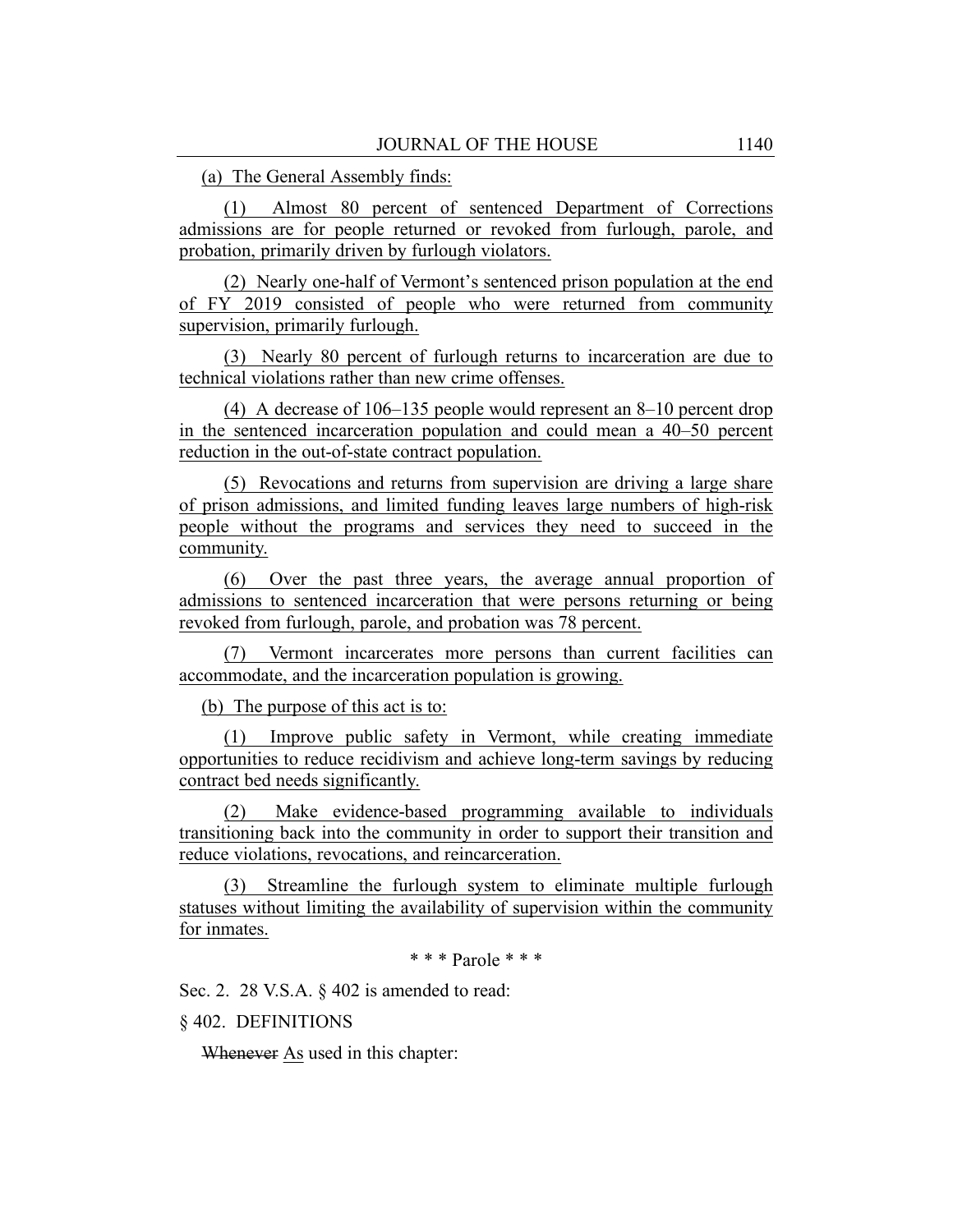(1) "Parole" means the release of an inmate to the community by the Parole Board before the end of the inmate's sentence subject to conditions imposed by the Board and subject to the supervision and control of the Commissioner. If a court or other authority files a warrant or detainer against an inmate, the Board may release him or her on parole to answer the warrant and serve any subsequent sentences.

(2) "Interview" means an appearance by the inmate at a meeting of the Parole Board.

(3) "Review" means an evaluation of an inmate's records without an appearance by the inmate before the Parole Board.

Sec. 3. 28 V.S.A. § 501 is amended to read:

#### § 501. ELIGIBILITY FOR PAROLE CONSIDERATION

An inmate who is serving a sentence of imprisonment who is not eligible for presumptive parole pursuant to section 501a of this title shall be eligible for parole consideration as follows:

(1) If the inmate's sentence has no minimum term or a zero minimum term, the inmate shall be eligible for parole consideration within 12 months after commitment to a correctional facility.

(2) If the inmate's sentence has a minimum term, the inmate shall be eligible for parole consideration after the inmate has served the minimum term of the sentence.

Sec. 4. 28 V.S.A. § 501a is added to read:

#### § 501a. PRESUMPTIVE PAROLE

An inmate who is serving a sentence of imprisonment shall be eligible for presumptive release in accordance with subsection 502a(e) of this title at the expiration of the inmate's minimum or aggregate minimum term of imprisonment if the inmate:

(1) has acquired no new criminal conviction while incarcerated or on supervision for the current offense;

(2) has no outstanding warrants, detainers, commitments, or pending charges;

(3) is compliant with the required services and programming portion of the inmate's case plan during the period of incarceration if the inmate is incarcerated for less than 90 days or is compliant for the 90 days preceding the completion of the inmate's minimum term if the inmate is incarcerated for 90 days or more;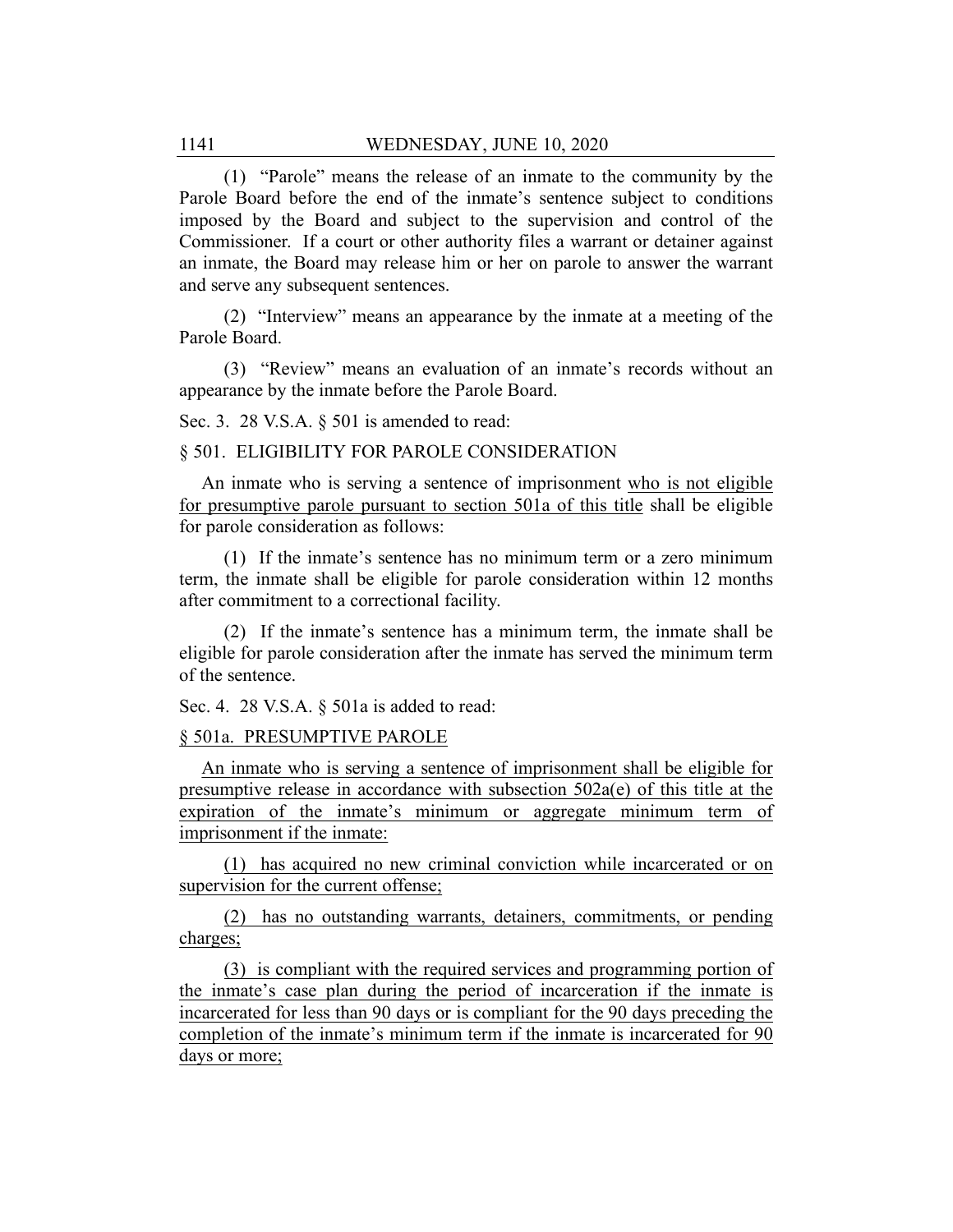(4) is compliant with the conditions of supervision if the offender is supervised in the community on furlough during:

(A) the entire period of supervision if the term of supervision is less than 90 days; or

(B) the 90 days prior to the consideration of parole eligibility if the term of supervision is 90 days or more;

(5) has no major disciplinary rule violation or pending infractions during the period of incarceration if the inmate is incarcerated for less than 12 months or has no major disciplinary rule violations or pending infractions during the preceding 12 months if the inmate is incarcerated for 12 months or more;

(6) has not had parole revoked on the inmate's current sentence; and

(7) is not serving a sentence for committing a crime specified in 13 V.S.A. § 5301.

Sec. 5. 28 V.S.A. § 501a is amended to read:

## § 501a. PRESUMPTIVE PAROLE

An inmate who is serving a sentence of imprisonment shall be eligible for presumptive release in accordance with subsection 502a(e) of this title at the expiration of the inmate's minimum or aggregate minimum term of imprisonment if the inmate:

(1) has acquired no new criminal conviction while incarcerated or on supervision for the current offense;

(2) has no outstanding warrants, detainers, commitments, or pending charges;

(3) is compliant with the required services and programming portion of the inmate's case plan during the period of incarceration if the inmate is incarcerated for less than 90 days or is compliant for the 90 days preceding the completion of the inmate's minimum term if the inmate is incarcerated for 90 days or more;

(4) is compliant with the conditions of the offender's supervision if the offender is supervised in the community on furlough during:

(A) the entire period of supervision if the term of supervision is less than 90 days; or

(B) the 90 days prior to the consideration of parole eligibility if the term of supervision is 90 days or more;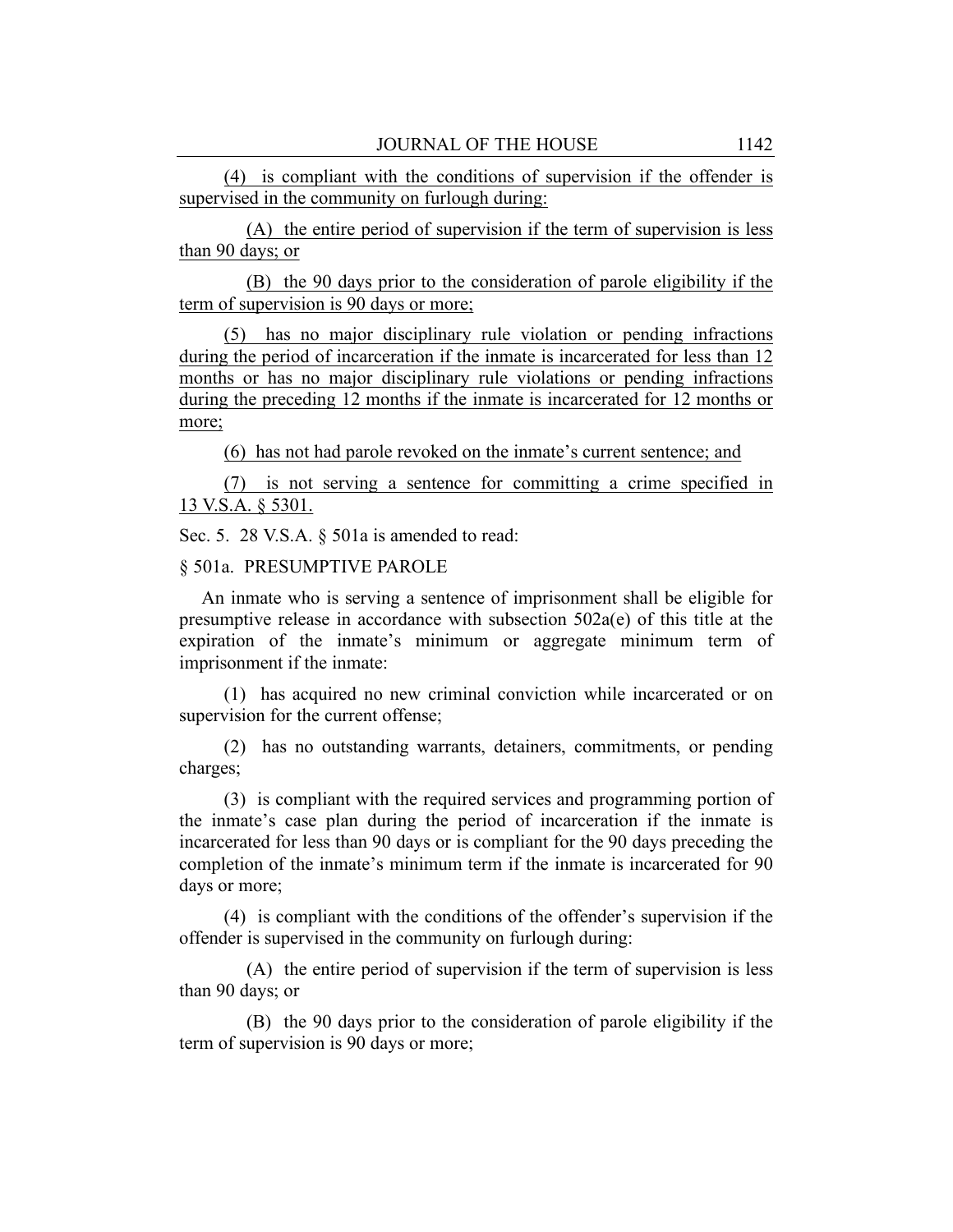(5) has no major disciplinary rule violation or pending infractions during the period of incarceration if the inmate is incarcerated for less than 12 months, or has no major disciplinary rule violations or pending infractions during the preceding 12 months if the inmate is incarcerated for 12 months or more;

(6) has not had parole revoked on the inmate's current sentence; and

(7) is not serving a sentence for committing a crime specified in 13 V.S.A. § 5301 33 V.S.A. § 5204(a).

Sec. 6. 28 V.S.A. § 502 is amended to read:

#### § 502. PAROLE INTERVIEWS AND REVIEWS

(a) The Board shall interview each inmate eligible for parole consideration under section 501 of this title before ordering the inmate released on parole. The Board shall consider all pertinent information regarding an inmate in order to determine the inmate's eligibility for parole. The Board may grant parole only after an inmate is interviewed in accordance with this section. The Parole Board may conduct the interview in person, by telephone or videoconference, or by any other method it deems appropriate.

(b) An initial interview of the inmate shall occur at least 30 days prior to the date when the inmate becomes eligible for parole consideration under section 501 of this title.

(c) An inmate eligible for parole consideration shall, subsequent to the initial interview provided for above, be reviewed and interviewed thereafter, as follows:

(1) If the inmate is serving a maximum sentence of less than 15 years:

(A) the Board shall review the inmate's record once every 12 months;

(B)(2) the Board shall conduct an interview of the inmate at the request of the Department; and

(C)(3) upon written request of the inmate, the Board shall conduct an interview, but not more than once in any two-year period annually.

(2) If the inmate is serving a sentence with a maximum of 15 years up to a maximum of life:

(A) the Board shall review the inmate's record once every two years;

(B) the Board shall conduct an interview of the inmate at the request of the Department; and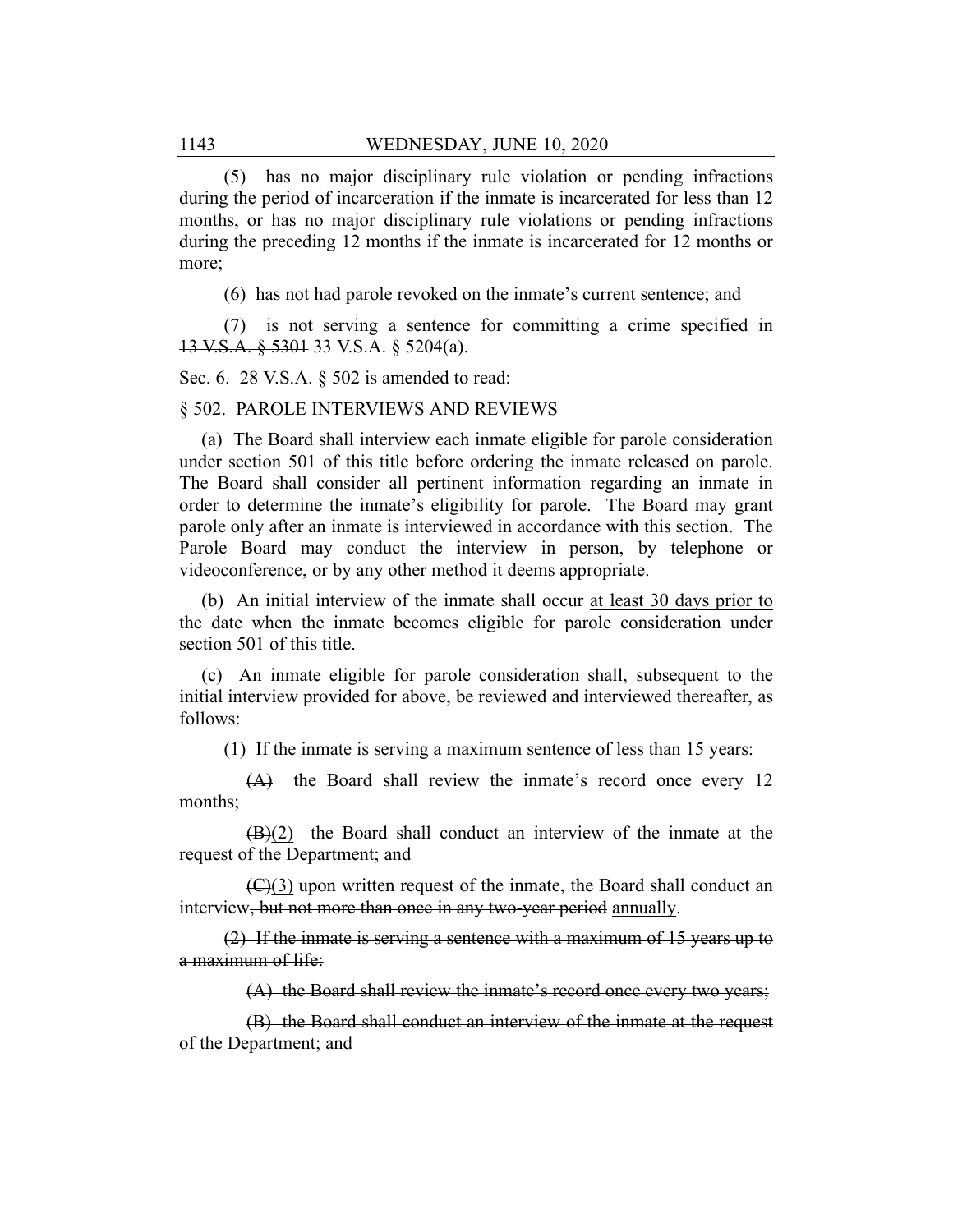(C) upon written request of the inmate, the Board may conduct an interview, but not more than once in any two-year period.

(d) The Board in its discretion may hear from attorneys or other persons with an interest in the case before the Board. A person presenting statements to the Board may be required to submit the statement in writing.

(e) Interviews and reviews shall be conducted in accordance with the rules and regulations established by the Board, which shall be consistent with this section.

(f) The Board may, when formulating the conditions of a parole, shall take into consideration the emotional needs of the victim of an offender's crime plus the needs of the victim's family.

Sec. 7. 28 V.S.A. § 502a is amended to read:

§ 502a. RELEASE ON PAROLE

(a) No Except as otherwise provided in subsection (d) of this section and section 501 of this title, no inmate serving a sentence with a minimum term shall be released on parole until the inmate has served the minimum term of the sentence, less any reductions for good behavior.

(b) An inmate who is not eligible for presumptive parole pursuant to section 501a of this title shall be released on parole by the written order of the Parole Board if the Board determines:

(1) the inmate is eligible for parole;

(2) there is a reasonable probability that the inmate can be released without detriment to the community or to the inmate; and

(3) the inmate is willing and capable of fulfilling the obligations of a law-abiding citizen.

(c) A parole under subsection (b) or (e) of this section shall be ordered only for the best interests of the community and of the inmate, and shall not be regarded as an award of clemency, a reduction of sentence, or a conditional pardon.

(d) Notwithstanding subsection (a) or (e) of this section, or any other provision of law to the contrary, any inmate who is serving a sentence, including an inmate who has not yet served the minimum term of the sentence, who is diagnosed as having a terminal or serious medical condition so as to render the inmate unlikely to be physically capable of presenting a danger to society, may be released on medical parole to a hospital, hospice, other licensed inpatient facility, or suitable housing accommodation as specified by the Parole Board. Provided the inmate has authorized the release of his or her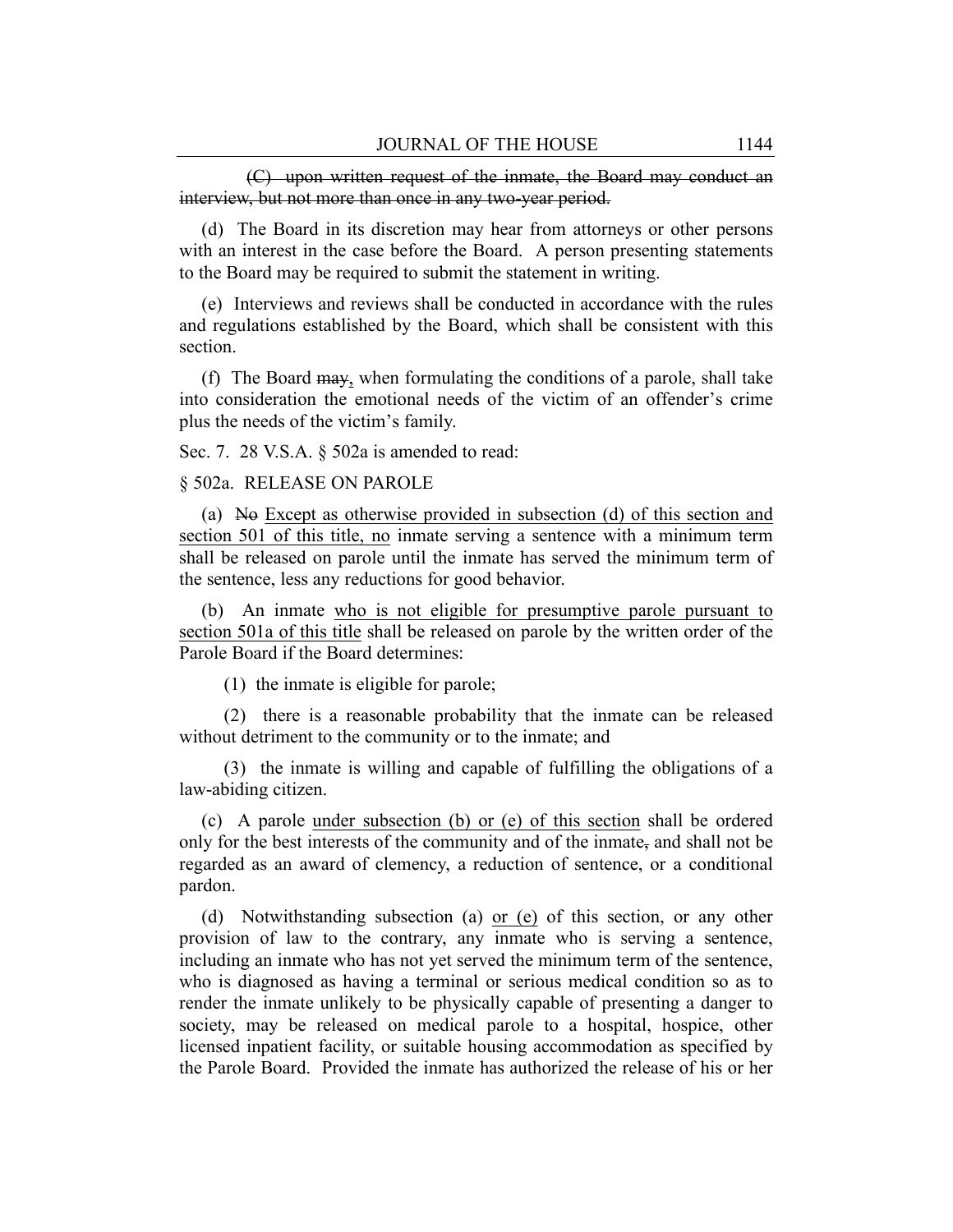personal health information, the Department shall promptly notify the Parole Board upon receipt of medical information of an inmate's diagnosis of a terminal or serious medical condition. As used in this subsection, a "serious medical condition" does not mean a condition caused by noncompliance with a medical treatment plan.

(e)(1) The Department shall identify each inmate meeting the presumptive parole eligibility criteria in section 501a of this title and refer each eligible inmate who does not meet the risk criteria set forth in subdivision (2) of this subsection to the Parole Board for an administrative review at least 60 days prior to the inmate's eligibility date.

(2) The Department shall screen each inmate it identifies as eligible for presumptive parole for the risk criteria set forth in this subdivision. If the Department determines that, based on clear and convincing evidence, there is a reasonable probability that the inmate's release would result in a detriment to the community, or that the inmate is not willing and capable of fulfilling the obligations of parole, the Department shall, at least 60 days prior to the inmate's eligibility date, refer the inmate to the Parole Board for a parole hearing.

(3)(A) Within 30 days of the inmate's eligibility date, the Parole Board shall conduct an administrative review of each inmate the Department identifies as eligible for presumptive release who does not meet the risk criteria set forth in subdivision (2) of this subsection. The Board may deny presumptive release and set a hearing if it determines, through its administrative review, that a victim or victims should have the opportunity to participate in a parole hearing. If the Board determines there is a victim or victims who should be notified, the Department shall notify the victim or victims, and the Board shall provide them with the opportunity to participate in a parole hearing.

(B) The Parole Board shall conduct a parole hearing pursuant to section 502 of this title for each eligible inmate that the Department determines meets the risk criteria in subdivision (2) of this subsection.

\* \* \* Furlough \* \* \*

Sec. 8. 28 V.S.A. § 808 is amended to read:

## § 808. TEMPORARY FURLOUGHS GRANTED TO OFFENDERS

(a) The Department may extend the limits of the place of confinement of an offender at any correctional facility if the offender agrees to comply with such conditions of supervision the Department, in its sole discretion, deems appropriate for that offender's furlough. The Department may authorize a temporary furlough for a defined period for any of the following reasons: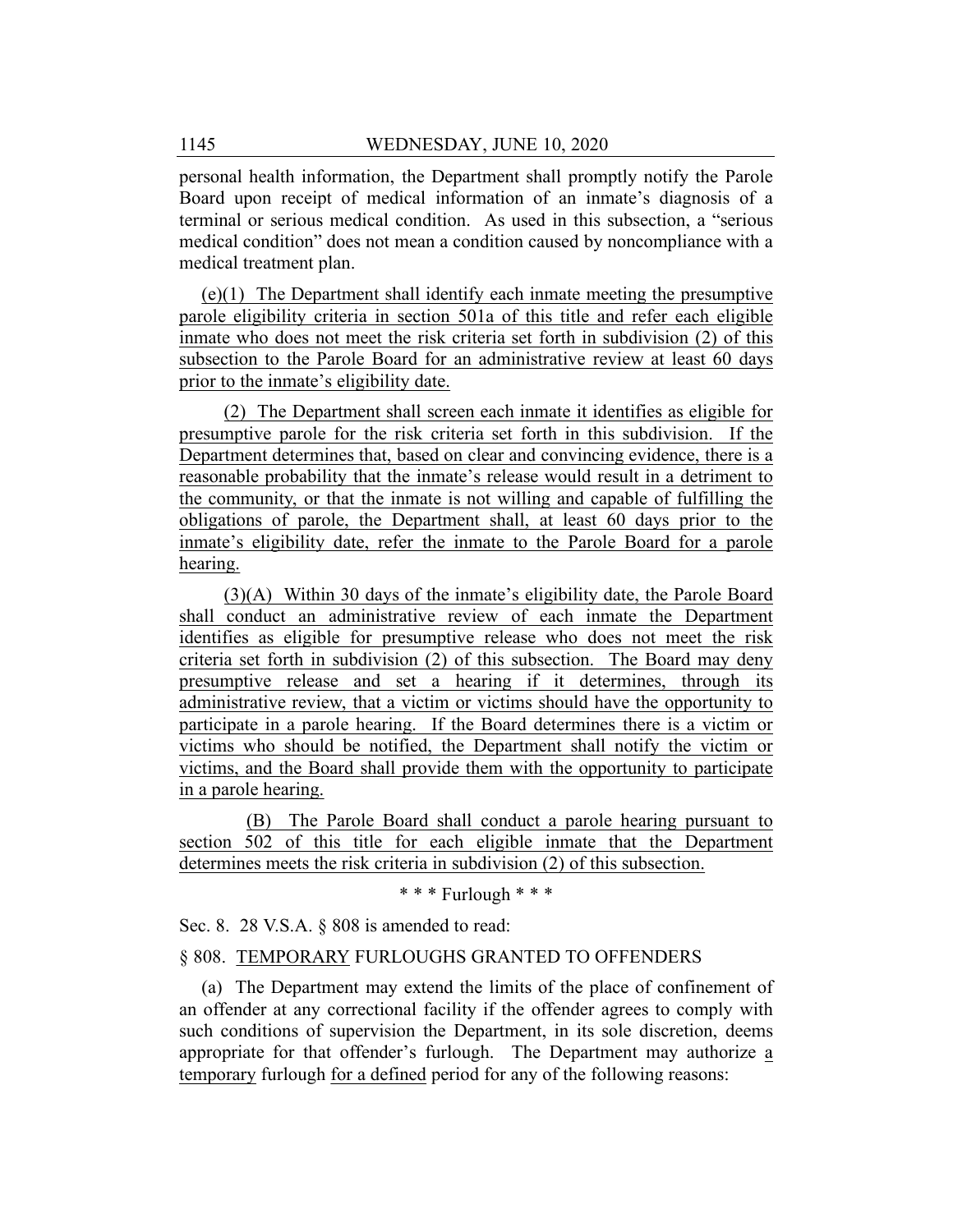- (1) To to visit a critically ill relative.;
- (2) To to attend the funeral of a relative.;
- (3) To to obtain medical services.;
- (4) To to contact prospective employers.;
- $(5)$  To to secure a suitable residence for use upon discharge.

(6) To continue the process of reintegration initiated in a correctional facility. The offender may be placed in a program of conditional reentry status by the Department upon the offender's completion of the minimum term of sentence. While on conditional reentry status, the offender shall be required to participate in programs and activities that hold the offender accountable to victims and the community pursuant to section 2a of this title.

(b) An offender granted a temporary furlough pursuant to this section may be accompanied by an employee of the Department, in the discretion of the Commissioner, during the period of the offender's furlough. The Department may use electronic monitoring equipment such as global position monitoring, automated voice recognition telephone equipment, and transdermal alcohol monitoring equipment to enable more effective or efficient supervision of individuals placed on furlough.

(c) The extension of the limits of the place of confinement authorized by this section shall in no way be interpreted as a probation or parole of the offender, but shall constitute solely a permitted extension of the limits of the place of confinement for offenders committed to the custody of the Commissioner.

(d) When any enforcement officer, as defined in 23 V.S.A.  $\S$  4<sub>7</sub>; employee of the Department<sub>5</sub>; or correctional officer responsible for supervising an offender believes the offender is in violation of any verbal or written condition of the temporary furlough, the officer or employee may immediately lodge the offender at a correctional facility or orally or in writing deputize any law enforcement officer or agency to arrest and lodge the offender at such a facility. The officer or employee shall subsequently document the reason for taking such action.

(e) The Commissioner may place on medical furlough any offender who is serving a sentence, including an offender who has not yet served the minimum term of the sentence, who is diagnosed with a terminal or serious medical condition so as to render the offender unlikely to be physically capable of presenting a danger to society. The Commissioner shall develop a policy regarding the application for, standards for eligibility of, and supervision of persons on medical furlough. The offender may be released to a hospital,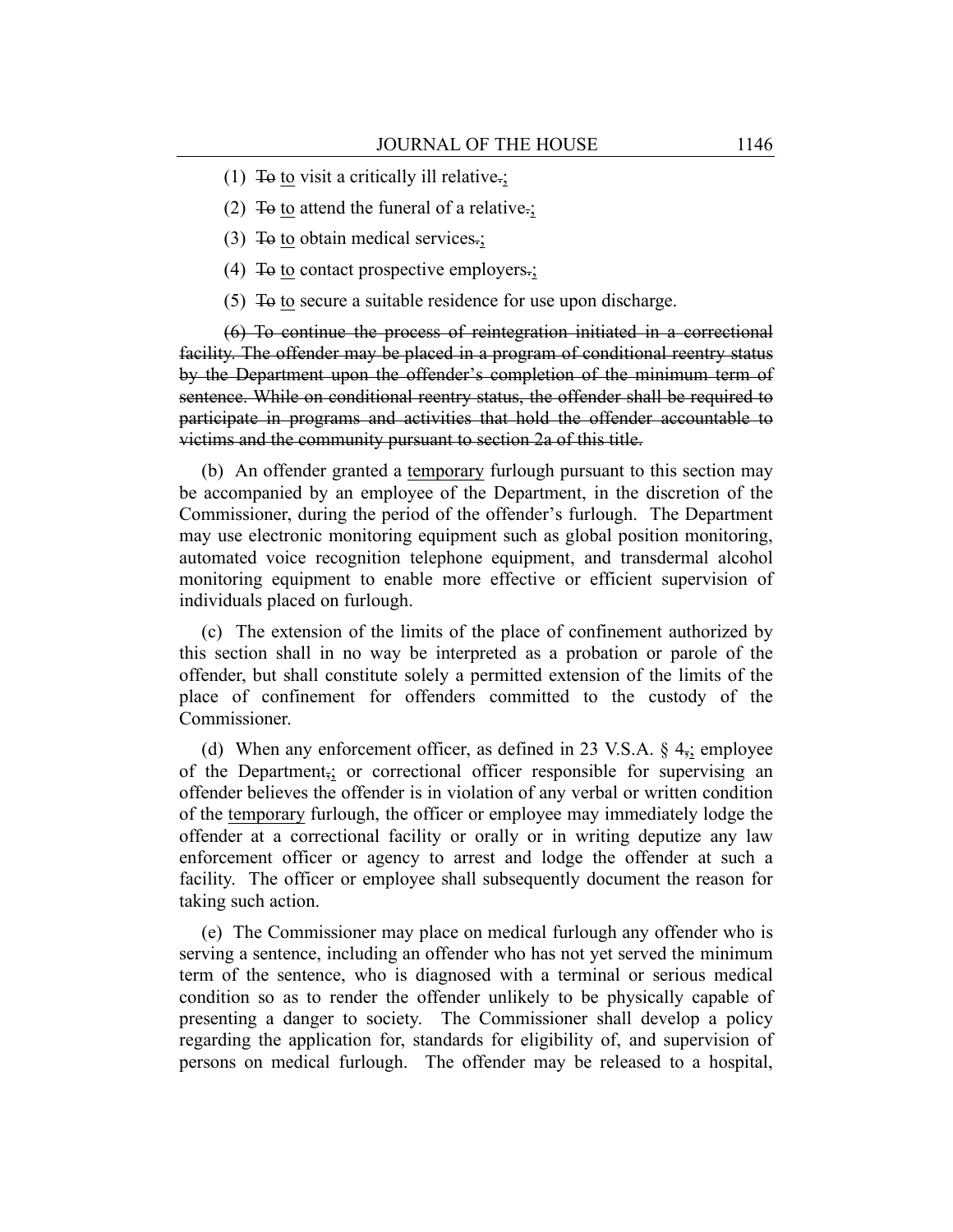hospice, other licensed inpatient facility, or other housing accommodation deemed suitable by the Commissioner. As used in this subsection, a "serious medical condition" does not mean a condition caused by noncompliance with a medical treatment plan.

(f) While appropriate community housing is an important consideration in release of offenders, the Department shall not use lack of housing as the sole factor in denying furlough to offenders who have served at least their minimum sentence for a nonviolent misdemeanor or nonviolent felony provided that public safety and the best interests of the offender will be served by reentering the community on furlough. The Department shall adopt rules to implement this subsection. [Repealed.]

(g) Subsections  $(b)$ - $(f)$  Subsection  $(b)$  of this section shall also apply to sections 808a and 808c of this title.

Sec. 9. 28 V.S.A. § 808a is amended to read:

## § 808a. TREATMENT FURLOUGH

(a) An offender may be sentenced to serve a term of imprisonment, but placed by a court on treatment furlough to participate in such programs administered by the Department in the community that reduce the offender's risk to reoffend or that provide reparation to the community in the form of supervised work activities.

(b) Provided the approval of the sentencing judge, if available, otherwise a Superior Court judge, is first obtained, the Department may place on treatment furlough an offender who has not yet served the minimum term of the sentence, who, in the Department's determination, needs residential treatment services not available in a correctional facility. The services may include treatment for substance abuse or personal violence or any other condition that the Department has determined should be addressed in order to reduce the offender's risk to reoffend or cause harm to himself or herself or to others in the facility. The offender shall be released only to a hospital or residential treatment facility that provides services to the general population. The State's share of the cost of placement in such a facility, net of any private or federal participation, shall be paid pursuant to memoranda of agreement between and within State agencies reflective of their shared responsibilities to maximize the efficient and effective use of State resources. In the event that a memorandum of agreement cannot be reached, the Secretary of Administration shall make a final determination as to the manner in which costs will be allocated.

 $(c)(1)$  Except as provided in subdivision  $(2)$  of this subsection, the Department, in its own discretion, may place on treatment furlough an offender who has not yet served the minimum term of his or her sentence for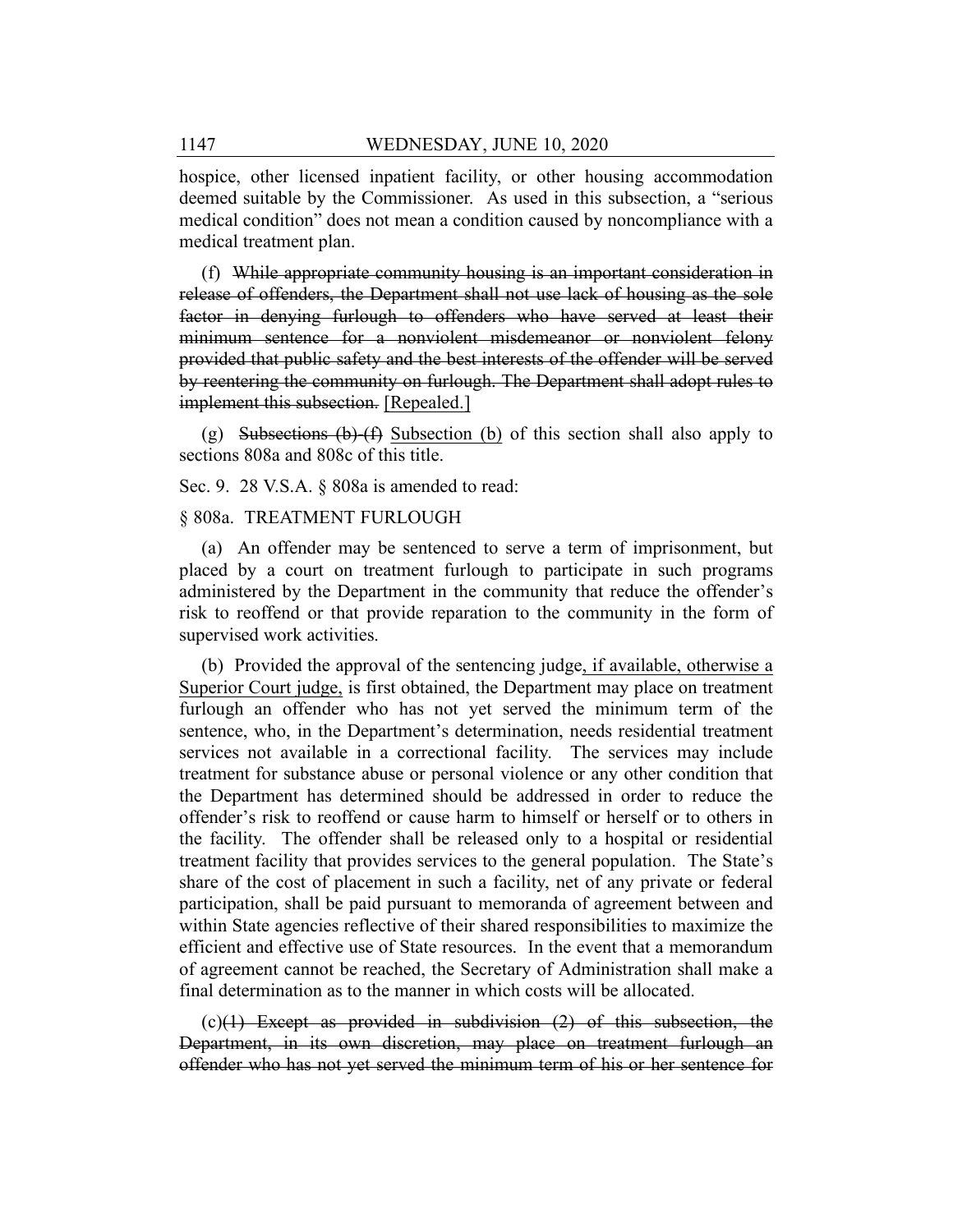an eligible misdemeanor as defined in section 808d of this title if the Department has made a determination based upon a risk assessment that the offender poses a low risk to public safety or victim safety and that employing an alternative to incarceration to hold the offender accountable is likely to reduce the risk of recidivism.

(2) Driving under the influence of alcohol or drugs, second offense, as defined in 23 V.S.A. §§ 1201 and 1210(c) and boating under the influence of alcohol or drugs, second offense, as defined in 23 V.S.A. § 3323 shall be considered eligible misdemeanors for the sole purpose of subdivision (1) of this subsection. [Repealed.]

Sec. 10. 28 V.S.A. § 723 is amended to read:

#### § 723. CONDITIONAL REENTRY COMMUNITY SUPERVISION

#### FURLOUGH

(a) When a sentenced offender has served the minimum term of the total effective sentence, the The Department may release the offender from a correctional facility under section 808 of this title for the offender to participate in a reentry program while serving the remaining sentence in the community a person who:

(1) has served the minimum term of the person's total effective sentence;

(2) is ineligible for or refuses presumptive parole pursuant to section 501a of this title or has been returned or revoked to prison for a violation of conditions of parole, furlough, or probation; and

agrees to comply with such conditions of supervision the Department, in its sole discretion, deems appropriate for that person's furlough.

(b) The offender's continued supervision in the community is conditioned on the offender's commitment to and satisfactory progress in his or her reentry program and on the offender's compliance with any terms and conditions identified by the Department.

(c) Prior to release under this section, the Department shall screen and, if appropriate, assess each felony drug and property offender for substance abuse treatment needs using an assessment tool designed to assess the suitability of a broad range of treatment services, and it shall use the results of this assessment in preparing a reentry plan. The Department shall attempt to identify all necessary services in the reentry plan and work with the offender to make connections to necessary services prior to release so that the offender can begin receiving services immediately upon release.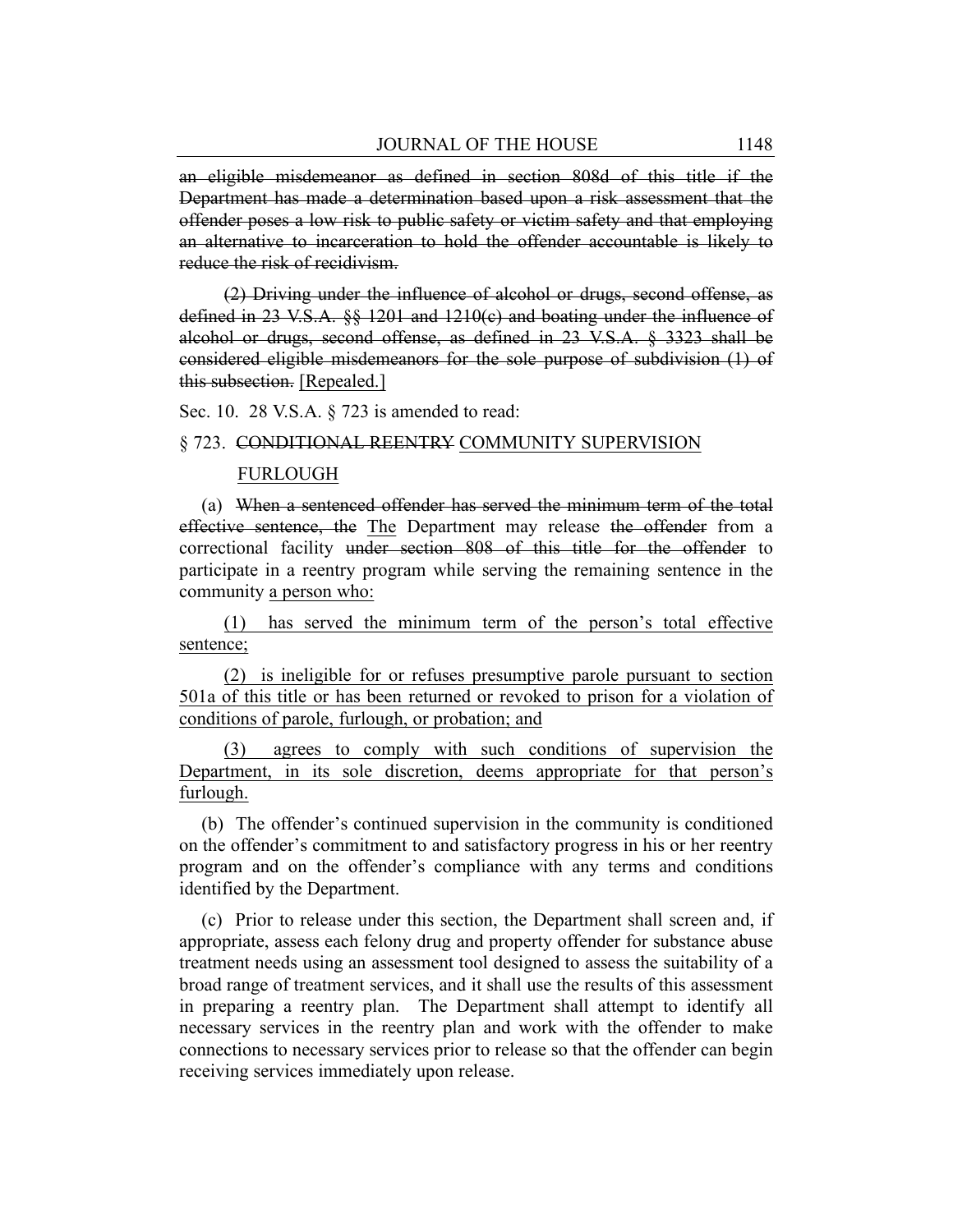Sec. 11. 28 V.S.A. § 724 is amended to read:

## § 724. TERMS AND CONDITIONS OF CONDITIONAL REENTRY

## COMMUNITY SUPERVISION FURLOUGH

The Department shall identify in the terms and conditions of conditional reentry community supervision furlough those programs necessary to reduce the offender's risk of reoffense and to promote the offender's accountability for progress in the reintegration process. The Department shall make all determinations of violations of conditions of community supervision furlough pursuant to this subchapter and any resulting change in status or termination of community supervision furlough status.

Sec. 12. 28 V.S.A. § 724 is amended to read:

## § 724. TERMS AND CONDITIONS OF COMMUNITY SUPERVISION

## FURLOUGH

(a) Authority of the Department. The Department shall identify in the terms and conditions of community supervision furlough those programs necessary to reduce the offender's risk of reoffense and to promote the offender's accountability for progress in the reintegration process. The Department shall make all determinations of violations of conditions of community supervision furlough pursuant to this subchapter and any resulting change in status or termination of community supervision furlough status.

(b) 30-day interrupt or revocation. Any interruption of an offender's community supervision furlough after the Department has found a technical violation of furlough conditions shall trigger a Department Central Office case staffing review and Department notification to the Office of the Defender General if duration of the interruption will be thirty days or longer.

(c) Appeal. An offender whose furlough status is revoked or interrupted for 30 days or longer shall have the right to appeal the Department's determination to the Civil Division of the Superior Court in accordance with Rule 74 of the Vermont Rules of Civil Procedure. The appeal shall be based on a de novo review of the record. The appellant may offer testimony, and, in its discretion for good cause shown, the court may accept additional evidence to supplement the record. The appellant shall have the burden of proving by a preponderance of the evidence that the Department abused its discretion in imposing a furlough revocation or interrupt for 30 days or longer pursuant to subsection (d) of this section.

(d) Technical violations.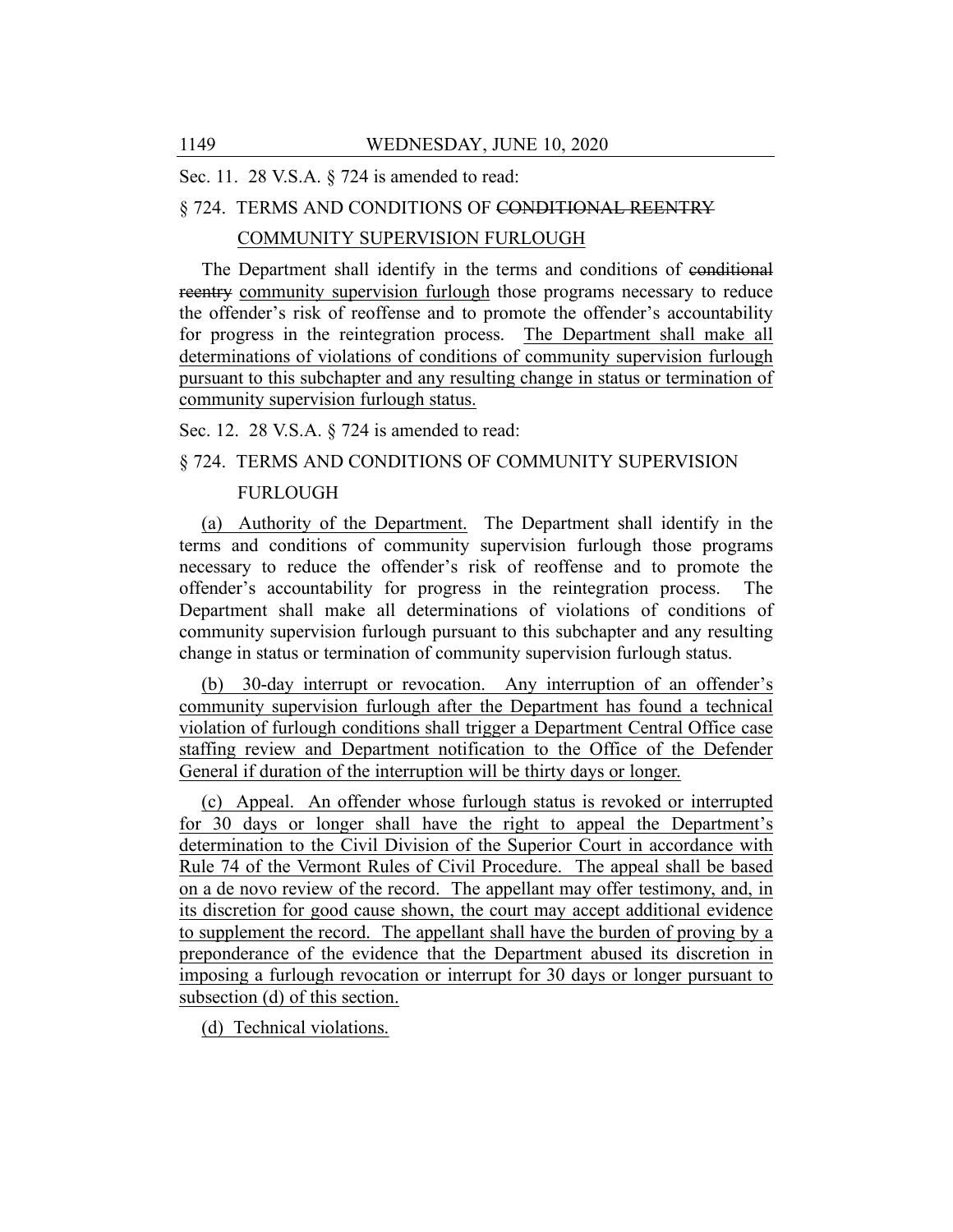(1) As used in this section, "technical violation" means a violation of conditions of furlough that does not constitute a new crime.

(2) It shall be abuse of the Department's discretion to revoke furlough or interrupt furlough status for 30 days or longer for a technical violation, unless:

(A) the offender's risk to reoffend can no longer be adequately controlled in the community, and no other method to control noncompliance is suitable; or

(B) the violation or pattern of violations indicates the offender poses a danger to others or to the community or poses a threat to abscond or escape from furlough.

Sec. 13. 28 V.S.A. § 725 is amended to read:

#### § 725. PAROLE HEARING FOR OFFENDERS ON CONDITIONAL

## REENTRY COMMUNITY SUPERVISION FURLOUGH

(a) The Department shall submit to the Parole Board a recommendation relative to whether the offender should be released to parole pursuant to section 502a 501 of this title when:

(1) an offender sentenced solely for the commission of one or more unlisted crimes has, in the sole discretion of the Department, successfully completed 90 days of community supervision in a conditional reentry program furlough; or

(2) an offender sentenced for the commission of at least one or more listed crimes has, in the sole discretion of the Department, successfully completed 180 days of community supervision in a conditional reentry program furlough.

Sec. 14. 28 V.S.A. § 818 is amended to read:

## § 818. EARNED GOOD TIME; REDUCTION OF TERM

(a) On or before July 1, 2020 September 1, 2020, the Department of Corrections shall file a proposed rule pursuant to 3 V.S.A. chapter 25 implementing an earned good time program to become effective on January 1, 2021. The Commissioner shall adopt rules to carry out the provisions of this section as an emergency rule and concurrently propose them as a permanent rule. The emergency rule shall be deemed to meet the standard for the adoption of emergency rules pursuant to 3 V.S.A. § 844(a).

(b) The earned good time program implemented pursuant to this section shall comply with the following standards: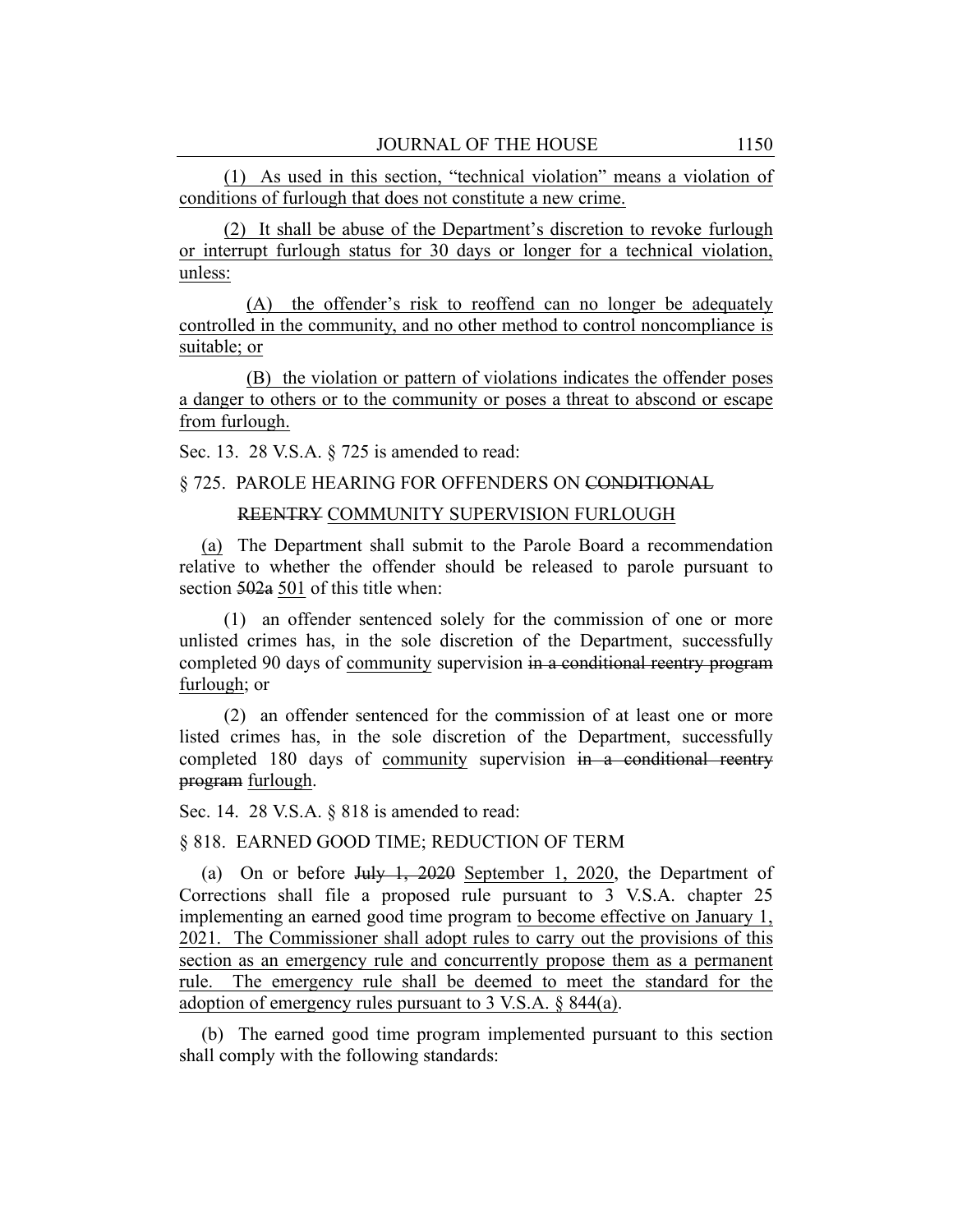(1) The program shall be available for all sentenced offenders, including furloughed offenders, provided that the program shall not be available to offenders on probation or parole, to offenders eligible for a reduction of term pursuant to section 811 of this title, or to offenders sentenced to life without parole. Offenders currently serving a sentence shall be eligible to begin earning a reduction in term when the earned good time program becomes effective.

(2) Offenders shall earn a reduction of five seven days in the minimum and maximum sentence for each month during which the offender:

(A) is not adjudicated of a major disciplinary rule violation; and

(B) is not reincarcerated from the community for a violation of release conditions, provided that an offender who loses a residence for a reason other than fault on the part of the offender shall not be deemed reincarcerated under this subdivision; and.

(C) complies with a merit-based system designed to incentivize offenders to meet milestones identified by the Department that prepare offenders for reentry, if the offender has received a sentence of greater than one year.

(3) An offender who receives post-adjudication treatment in a residential setting for a substance use disorder shall earn a reduction of one day in the minimum and maximum sentence for each day that the offender receives the inpatient treatment. While a person is in residential substance abuse treatment, he or she shall not be eligible for good time except as provided in this subsection.

(4) The Department shall:

(A) ensure that all victims of record are notified of the earned good time program at its outset and made aware of the option to receive notifications from the Department pursuant to this subdivision;

(B) provide timely notice no not less frequently than every 90 days to the offender and to any victim of record any time the offender receives a reduction in his or her term of supervision pursuant to this section, and the Department shall;

(C) maintain a system that documents and records all such reductions in each offender's permanent record; and

(D) record any reduction in an offender's term of supervision pursuant to this section on a monthly basis and ensure that victims who want information regarding changes in scheduled release dates have access to such information.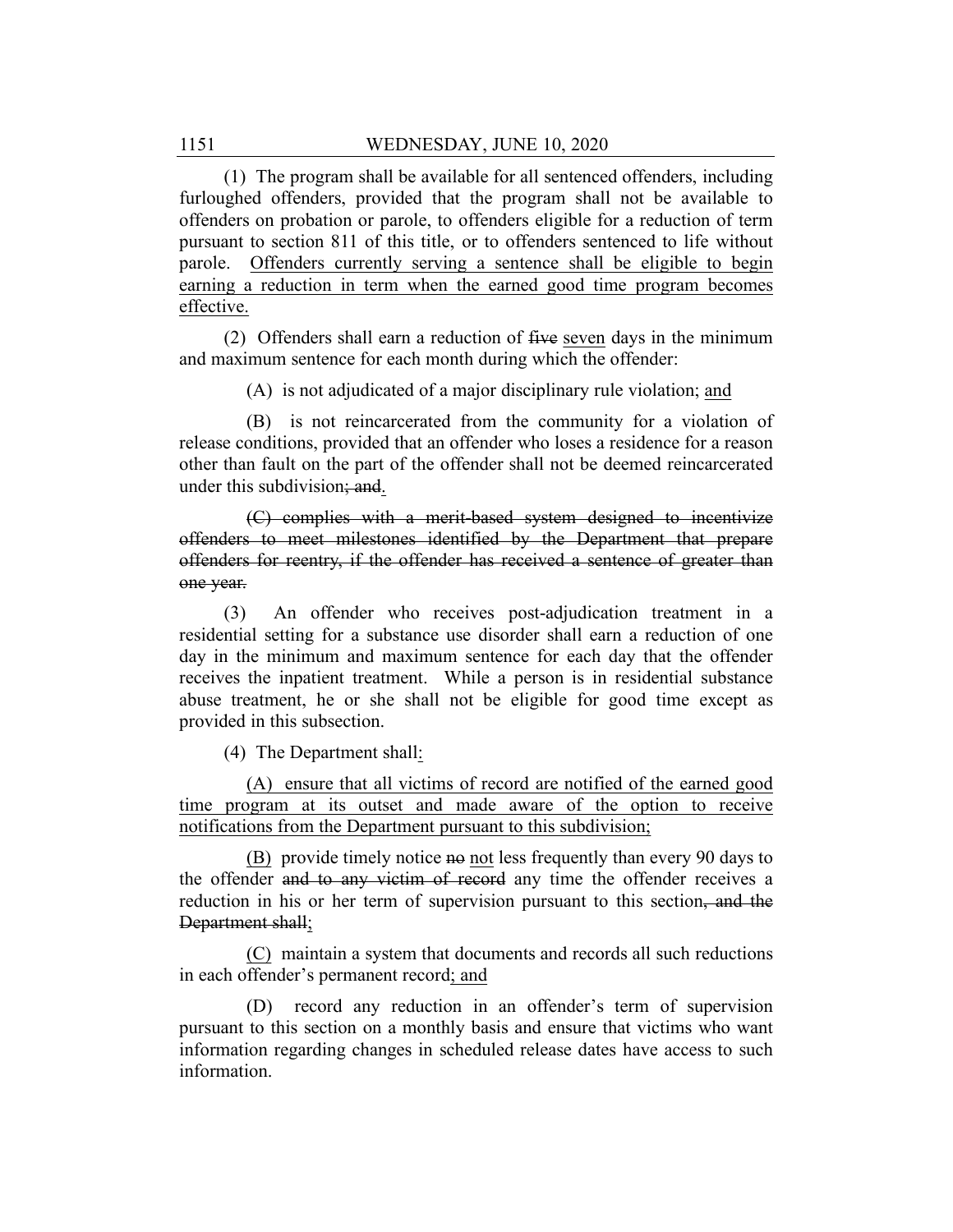(5) The program shall become effective upon the Department's adoption of final proposed rules pursuant to 3 V.S.A. § 843.

Sec. 15. 13 V.S.A. § 5305 is amended to read:

§ 5305. INFORMATION CONCERNING RELEASE FROM CUSTODY

(a) Victims, other than victims of acts of delinquency, and affected persons shall have the right to request notification by the agency having custody of the defendant before the defendant is released, including a release on bail or conditions of release, furlough, or other community program, upon termination or discharge from probation, or whenever the defendant escapes, is recaptured, dies, or receives a pardon or commutation of sentence. Notice shall be given to the victim or affected person as expeditiously as possible at the address or telephone number provided to the agency having custody of the defendant by the person requesting notice. Any address or telephone number so provided shall be kept confidential. The prosecutor's office shall ensure that victims are made aware of their right to notification of an offender's scheduled release date pursuant to this section.

(b) If the defendant is released on conditions at arraignment, the prosecutor's office shall inform the victim of a listed crime of the conditions of release.

(c) If requested by a victim of a listed crime, the Department of Corrections shall:

(1) at least 30 days before a parole board hearing concerning the defendant, inform the victim of the hearing and of the victim's right to testify before the parole board or to submit a written statement for the parole board to consider; and

(2) promptly inform the victim of the decision of the parole board, including providing to the victim any conditions attached to the defendant's release on parole.

Sec. 16. 28 V.S.A. § 808d is amended to read:

§ 808d. DEFINITION; ELIGIBLE MISDEMEANOR; FURLOUGH AT

## THE DISCRETION OF THE DEPARTMENT

For purposes of sections 808a-808c As used in section 808c of this title, "eligible misdemeanor" means a misdemeanor crime that is not one of the following crimes:

\* \* \*

\* \* \* Absconding and Escape \* \* \*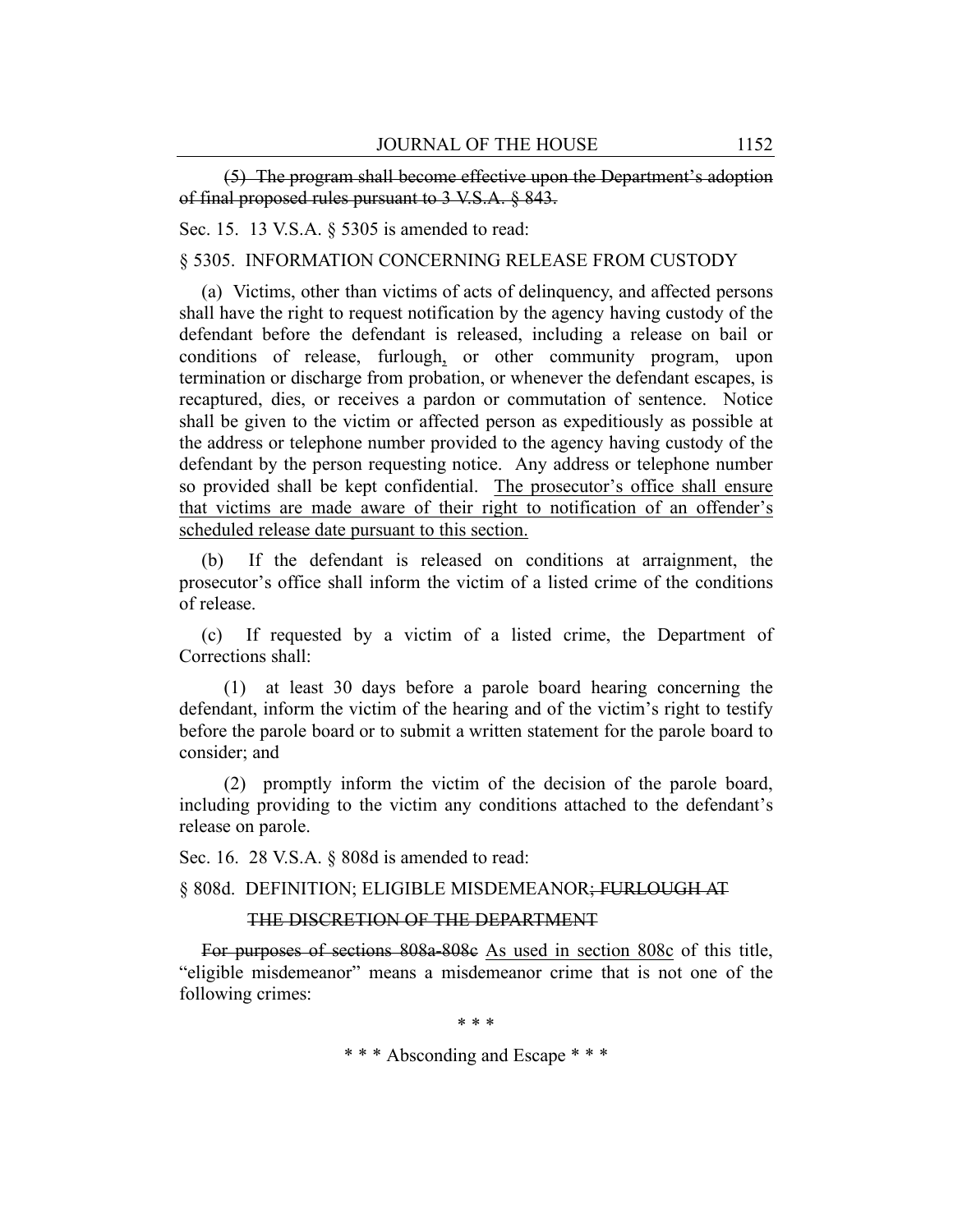Sec. 17. 28 V.S.A. § 808e is amended to read:

## § 808e. ABSCONDING FROM FURLOUGH; WARRANT

(a) The Commissioner of Corrections may issue a warrant for the arrest of a person who has absconded from furlough status in violation of subdivision subsection  $808(a)(6)$ , subsection  $808(e)$  or  $808(f)$ , or section  $808a$ ,  $808b$ , or 808c of this title, requiring the person to be returned to a correctional facility. A law enforcement officer who is provided with a warrant issued pursuant to this section shall execute the warrant and return the person who has absconded from furlough to the Department of Corrections.

(b) A person for whom an arrest warrant is issued pursuant to this section shall not earn credit toward service of his or her sentence for any days that the warrant is outstanding.

Sec. 18. 13 V.S.A. § 1501 is amended to read:

#### § 1501. ESCAPE AND ATTEMPTS TO ESCAPE

(a) A person who, while in lawful custody:

(1) escapes or attempts to escape from any correctional facility or a local lockup shall be imprisoned for not more than 10 years or fined not more than \$5,000.00, or both; or

(2) escapes or attempts to escape from an officer, if the person was in custody as a result of a felony, shall be imprisoned for not more than 10 years or fined not more than \$5,000.00, or both; or if the person was in custody as a result of a misdemeanor, shall be imprisoned for not more than two years, or fined not more than \$1,000.00, or both.

(b)(1) A person shall not, while in lawful custody:

(A) fail to return from work release to the correctional facility at the specified time, or visits other than the specified place, as required by the order issued in accordance with 28 V.S.A. § 753;

(B) fail to return from furlough to the correctional facility at the specified time, or visits other than the specified place, as required by the order issued in accordance with 28 V.S.A.  $\S 808(a)(1)$ –(5) or  $\S 723$ ;

(C) escape or attempt to escape while on release from a correctional facility to do work in the service of such facility or of the Department of Corrections in accordance with 28 V.S.A. § 758; or

(D) elope or attempt to elope from the Vermont Psychiatric Care Hospital or a participating hospital, when confined by court order pursuant to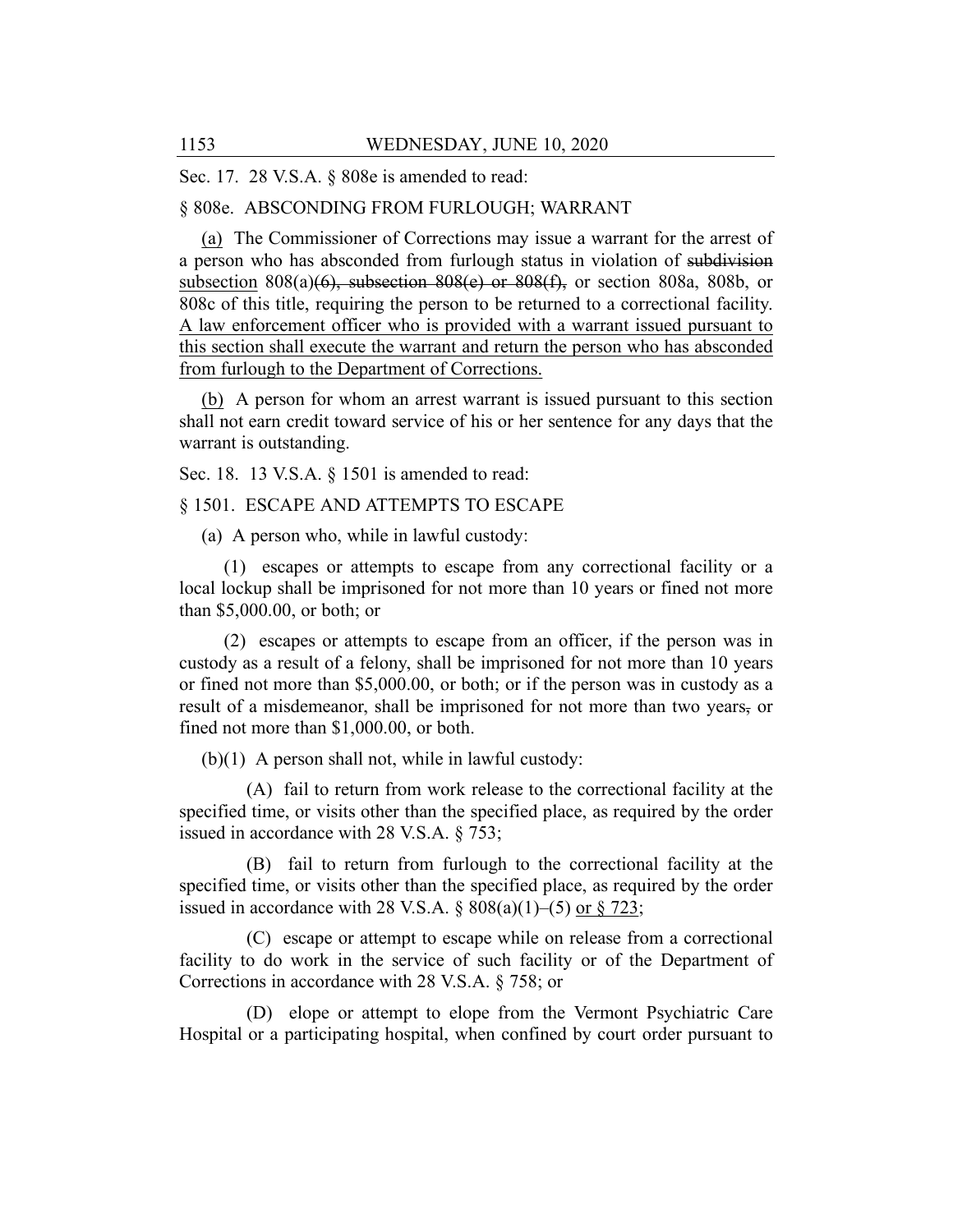chapter 157 of this title, or when transferred there pursuant to 28 V.S.A. § 703 and while still serving a sentence.

(2) A person who violates this subsection shall be imprisoned for not more than five years or fined not more than \$1,000.00, or both.

(3) It shall not be a violation of subdivision  $(1)(A)$ ,  $(1)(B)$ , or  $(1)(C)$  of this subsection  $(b)$  if If the person is on furlough status pursuant to 28 V.S.A. § 808(a)(6)723, 808(e), 808(f), or 808a, 808b, or 808c a violation of this subdivision (1) of this subsection requires a showing that the person intended to escape from furlough.

(c) All sentences imposed under subsection (a) of this section shall be consecutive to any term or sentence being served at the time of the offense.

(d) As used in this section:

(1) "No refusal system" means a system of hospitals and intensive residential recovery facilities under contract with the Department of Mental Health that provides high intensity services, in which the facilities shall admit any individual for care if the individual meets the eligibility criteria established by the Commissioner in contract.

(2) "Participating hospital" means a hospital under contract with the Department of Mental Health to participate in the no refusal system.

(3) [Repealed.]

\* \* \* Reports to General Assembly \* \* \*

Sec. 19. RACIAL DISPARITIES IN THE CRIMINAL JUSTICE SYSTEM

#### STUDY AND RECOMMENDATIONS; VERMONT

#### SENTENCING COMMISSION

(a) During the 2020 legislative interim, the Racial Disparities in the Criminal and Juvenile Justice System Advisory Panel, the Executive Director of Racial Equity, the Chief Superior Judge, the Attorney General, the Defender General, the Department of Corrections, and the Executive Director of the Department of State's Attorneys and Sheriffs shall work with Crime Research Group to identify existing data that explores the relationships between demographic factors and sentencing outcomes and determine whether and where current data systems and collections are insufficient for additional analyses and what staffing or resources are needed to support more robust reporting. Relevant data shall include plea agreements, sentence types and length, criminal history, offense severity, and any other metric that may further identify differences in how people are charged and sentenced by county, race, and gender. The stakeholders identified in this subsection shall also: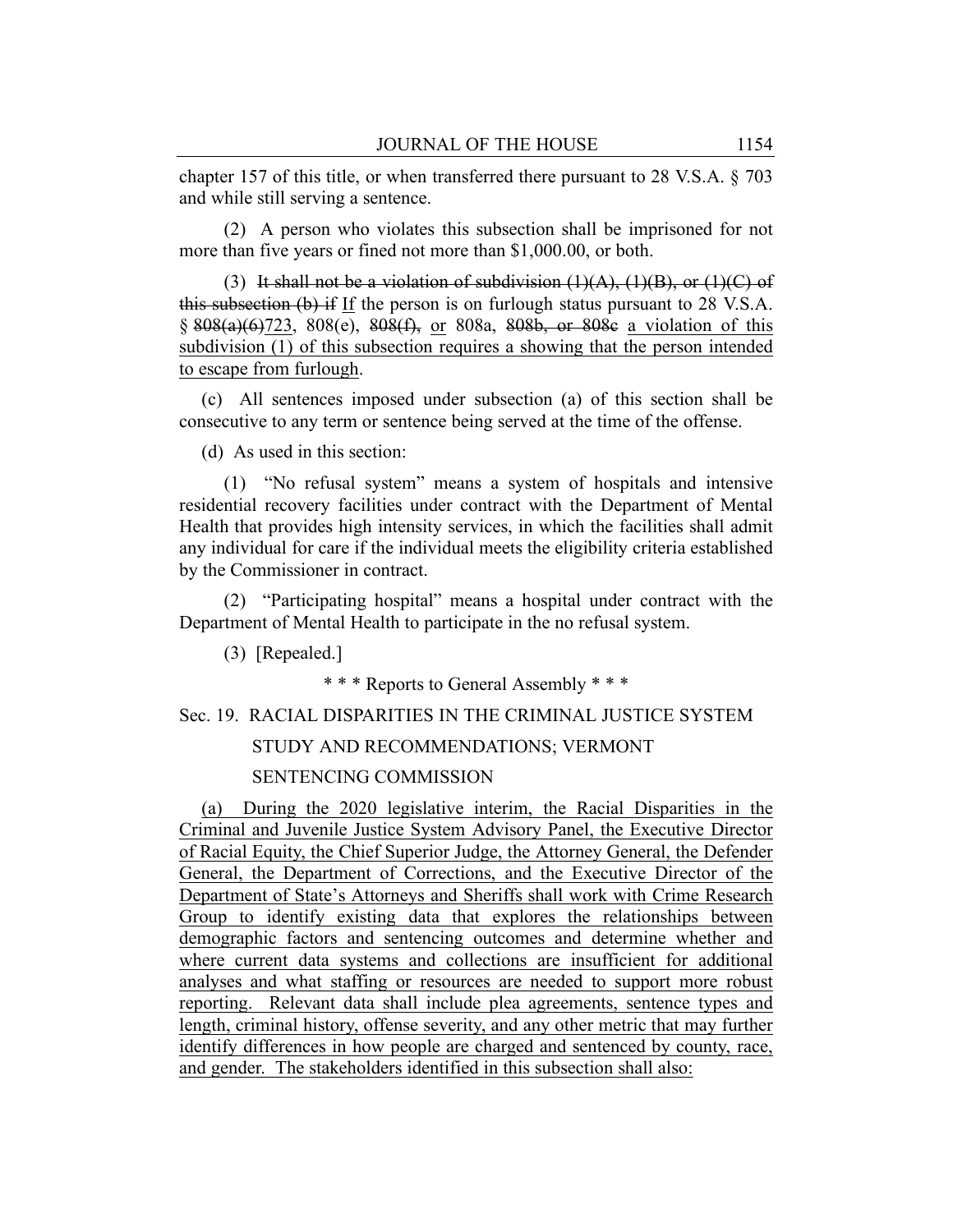(1) Perform an initial analysis of sentencing patterns across the State to identify where the use and length of incarceration may result in or exacerbate racial disparities and make any related proposals for legislative action, including recommendations for further study.

(2) Jointly report their findings pursuant to this subsection and any associated recommendations pursuant to subdivisions (1) and (2) of this subsection to the Joint Legislative Justice Oversight Committee and the Vermont Sentencing Commission on or before December 1, 2020. The report shall include any dissenting opinions among the stakeholders.

(b)(1) The Vermont Sentencing Commission shall consider relevant findings and recommendations developed by the stakeholder group pursuant to subsection (a) of this section and:

(A) consider whether changes to Vermont's sentencing structure are necessary to address the findings and implement the recommendations developed by the stakeholder group; and

(B) if it deems appropriate, issue nonbinding guidance for offenses for which there are racial and geographic disparities in sentencing.

(2) On or before February 26, 2021, the Vermont Sentencing Commission shall report to the House and Senate Committees on Judiciary and the House Committee on Corrections and Institutions on its determinations pursuant to subdivision (1) of this subsection.

Sec. 20. PAROLE REPORT; JUDICIARY; PAROLE BOARD

On or before January 15, 2022, the Chair of the Vermont Parole Board shall report to the Senate Committee on Judiciary and the House Committee on Corrections and Institutions on the implementation of presumptive parole as established by 28 V.S.A. §§ 501a and 502a. The report shall include an analysis of the current administrative burden of presumptive parole and the anticipated administrative burden of expanding presumptive parole eligibility to offenders who have committed a listed crime as defined in 13 V.S.A. § 5201.

Sec. 21. JUSTICE REINVESTMENT II WORKING GROUP; OVERSIGHT

AND IMPLEMENTATION OF JUSTICE REINVESTMENT II

(a) Justice Reinvestment II Working Group. The Justice Reinvestment II Working Group, established by the Governor in Executive Order 03-19, shall oversee the implementation of Justice Reinvestment II as provided in this section. A representative of the Vermont Parole Board shall join the Justice Reinvestment II Working Group to carry out the duties set forth in this section.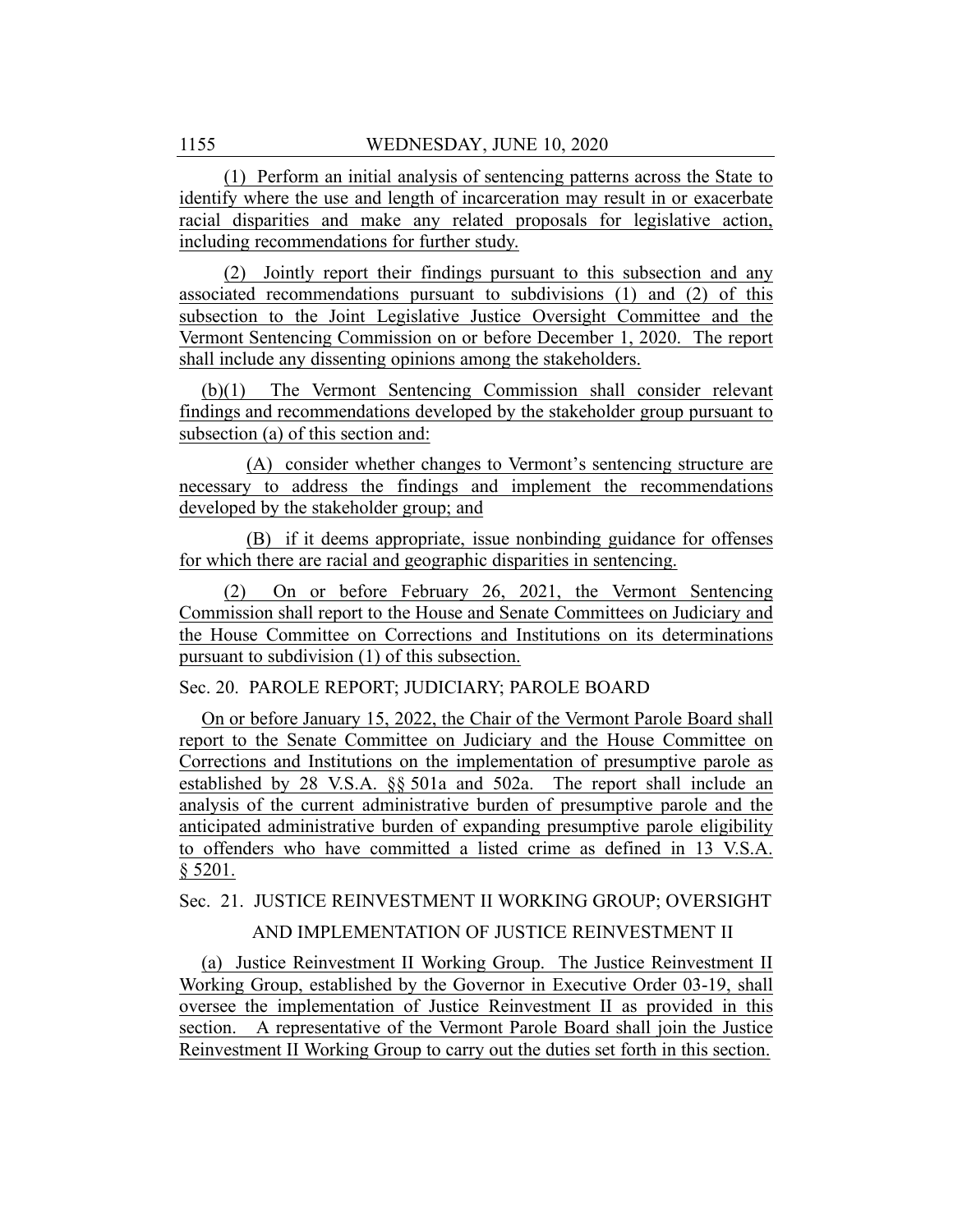(b) Duties. The Working Group shall provide oversight over the rollout of Justice Reinvestment II, including the implementation of case reviews and releases for individuals newly eligible for presumptive parole, calculations of earned good time for eligible individuals within Department of Corrections facilities, and the Department's efforts to assess how its graduated sanctions are implemented in local field offices in compliance with Sec. 23 of this act. The Working Group shall also work with the Council on State Governments to:

(1) based on the information provided by the Agency of Human Services pursuant to Sec. 22 of this act, identify current screening, assessment, and case planning gaps for incarcerated individuals and propose system improvements for minimizing gaps in screening and assessment and ensuring case plans reflect both the individual's identified criminogenic and behavioral health needs;

(2) identify tools to assist in identifying specific offender risk factors that can be targeted with services and treatment programs based on evidencebased practices shown to be effective in reducing recidivism;

(3) determine how to share information about risk assessments and available Department and community-based programming among each other to inform plea agreement, sentencing, and probation revocation decisions;

(4) study the efficacy of using probation as a presumptive sentencing structure for certain types of offenses for which connections to communitybased programming leads to better outcomes;

(5) evaluate the policy of probationers earning one day of credit towards their suspended sentence for each day served on probation without violation, including:

(A) how best to implement such a policy without impacting the length of probation terms or suspended sentences imposed;

(B) whether the credit accrued should apply to both the minimum and maximum suspended sentences;

(C) whether accrual of credit equal to the imposed maximum term of imprisonment or statutory maximum term of imprisonment for the offense should result in the termination and discharge of probation; and

(D) whether terms of probation for misdemeanors should be for a specific duration, not to exceed two years, or if the court should have discretion to impose a longer term in the interests of justice;

(6) explore additional options, including an option modeled after probation midpoint reviews provided for in 28 V.S.A. § 252(d), for allowing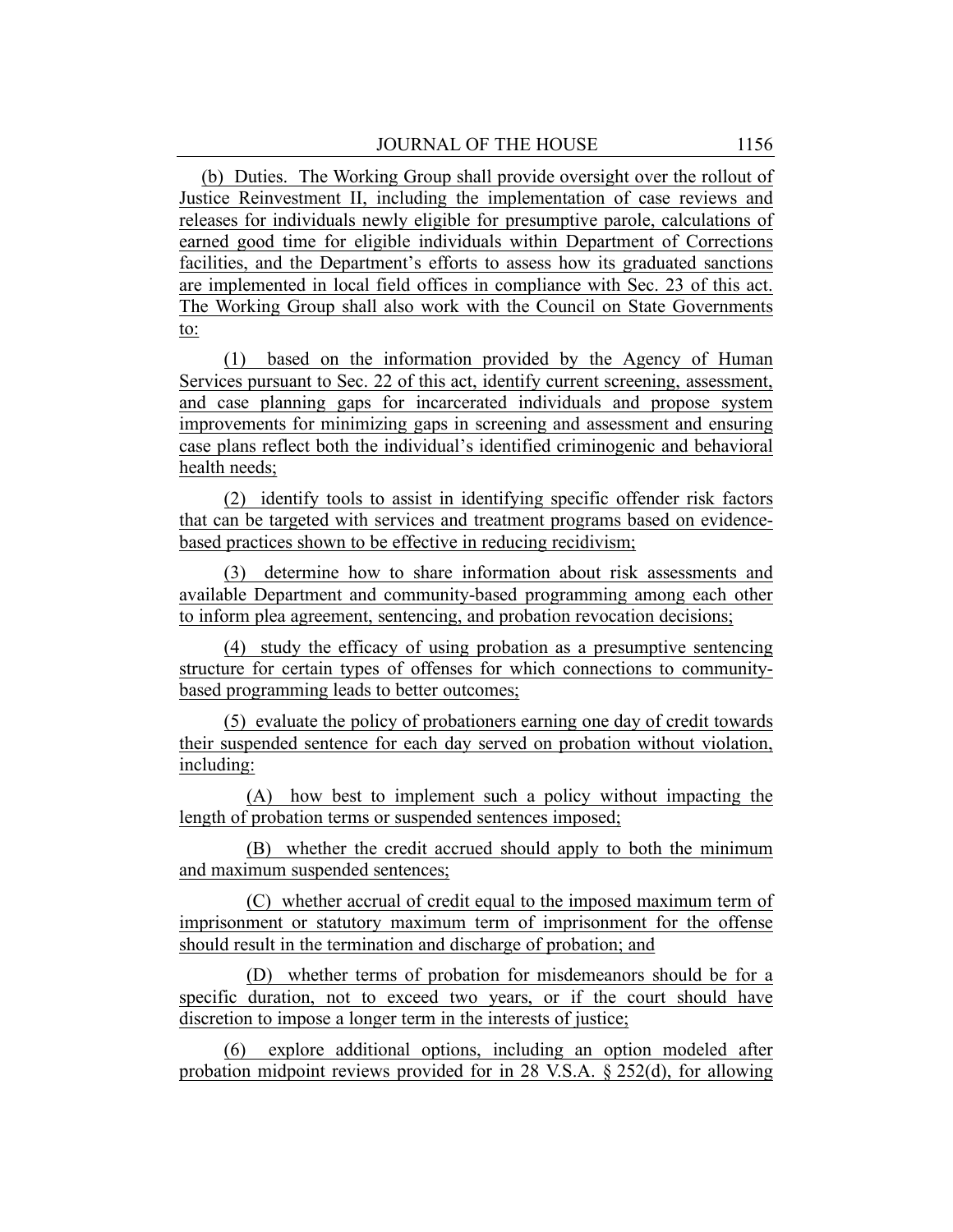release from probation prior to the end of the imposed probation term, either in addition to or instead of a policy for providing one day of credit towards a suspended sentence for each day served on probation without violation as detailed in subdivision (5) of this subsection;

(7) evaluate the appeal process set forth in Sec. 12 of this Act for offenders on community supervision furlough who are returned to a correctional facility for 30 days or longer for a technical violation as an appropriate due process mechanism for offenders returned from furlough;

(8) develop funding and appropriation recommendations for future justice reinvestments; and

(9) recommend any necessary legislative action based on information gathered during the implementation of this act.

(c) Reports.

(1) On or before January 15, 2021, the Working Group shall report to the House and Senate Committees on Judiciary and the House Committee on Corrections and Institutions on the results of its work pursuant to subdivisions  $(2)$ – $(7)$  of subsection (b) of this section and suggested legislative action regarding probation and earned credit on probation, a process by which offenders may appeal certain furlough revocations or interrupts by the Department, and how to ensure sentencing, revocation, and plea agreement decisions are informed by available programming, including community treatment programs and individual risk assessment information.

(2) On or before January 15, 2022, the Working Group shall report to the House and Senate Committees on Judiciary and the House Committee on Corrections and Institutions with its findings pursuant to subsection (b) of this section and any recommendations for legislative action.

Sec. 22. AGENCY OF HUMAN SERVICES; REPORT TO JUSTICE

REINVESTMENT II WORKING GROUP

On or before December 1, 2020, the Agency of Human Services, with assistance from the Council of State Governments Justice Center, shall coordinate the provision of the following information to the Justice Reinvestment II Working Group:

(1) the nature and scope of available screening and assessment of mental health and substance use needs among incarcerated populations, and how screening and assessment results inform case plans for sentenced individuals while they are incarcerated and prior to their release into community supervision, including individuals on probation; and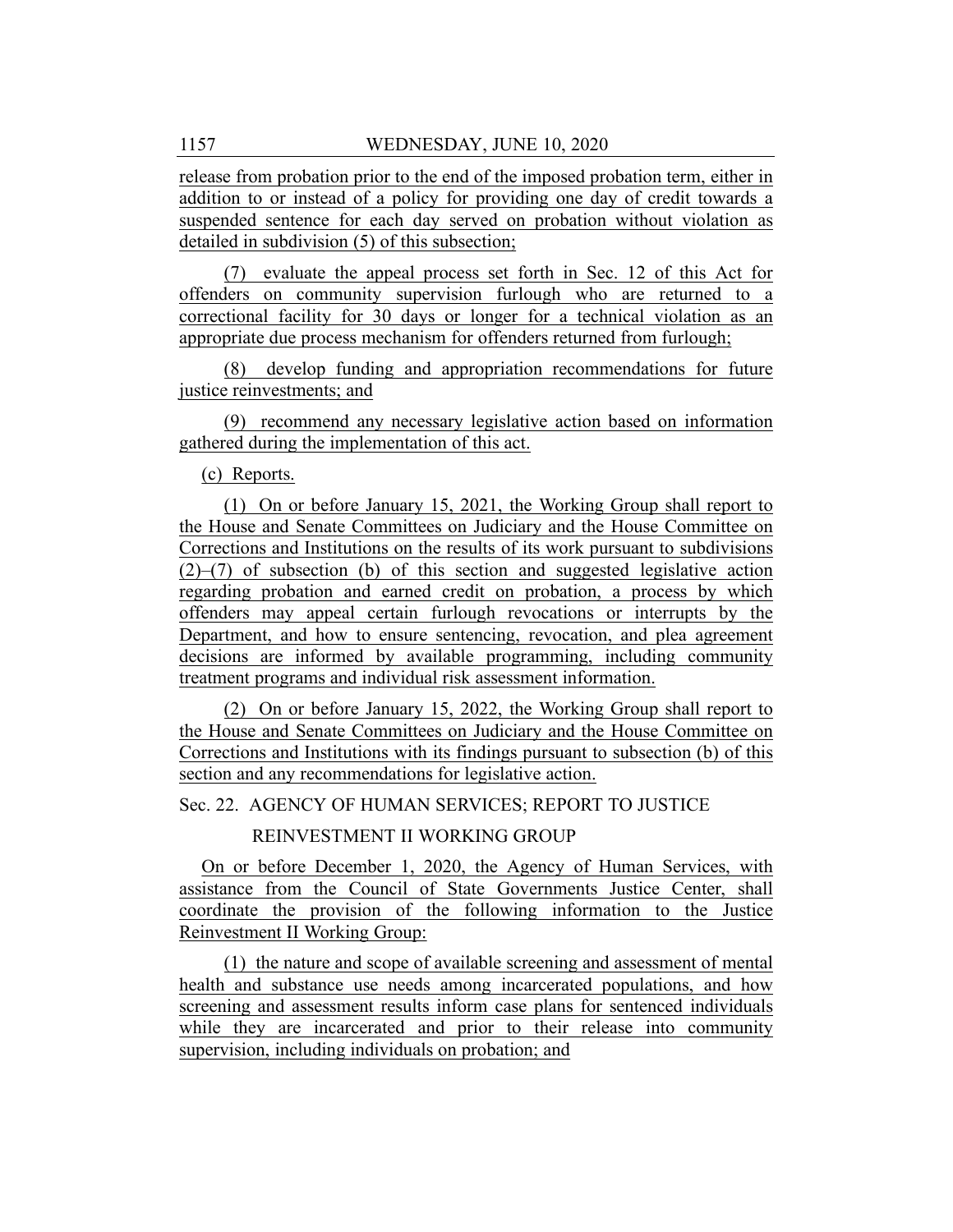(2) the existing behavioral health collaborative care coordination and case management protocols that serve people in Department of Corrections custody or supervision and any existing challenges to information sharing between service providers and the Department.

Sec. 23. 2020 Acts and Resolves No. 88, Sec. 70a is amended to read:

## Sec. 70a. DEPARTMENT OF CORRECTIONS; GRADUATED

## SANCTIONS; REENTRY HOUSING; REPORT

(a) On or before April 1, 2020 January 15, 2021, the Department of Corrections shall report to the Senate Committee on Judiciary, the House Committee on Corrections and Institutions, and the House and Senate Committees on Appropriations on how to strengthen existing graduated sanctions and incentives policies to ensure they reflect current research on best practices for responses to violation behavior that most effectively achieve behavior change and uphold public safety. The Department shall also identify reentry housing needs for corrections populations. As a part of this work, the Department shall submit its recommendations including initial cost estimates regarding:

(1) formalizing the use of incentives and sanctions positive to negative reinforcements in supervision practices at a 4:1 ratio and require incentives reinforcements to be entered and tracked in the community supervision case management system;

\* \* \*

#### \* \* \* Appropriation and Repeals \* \* \*

## Sec. 24. JUSTICE REINVESTMENT II APPROPRIATION

(a) In FY21, \$2,000,000.00 is appropriated from the General Fund to the Agency of Human Services to fund Justice Reinvestment II investments as follows:

(1) \$400,000.00 is reserved for risk-based domestic violence intervention programming available in communities that are certified by the Vermont Council on Domestic Violence, and statewide coordination of those efforts through the Vermont Council on Domestic Violence. On or before January 15, 2021, the Vermont Network against Domestic and Sexual Violence will provide an interim report to the House and Senate Committees on Judiciary and the House Committee on Corrections and Institutions on progress related to outcome indicators for domestic violence accountability programming. On or before January 15, 2022, the Network shall provide a final report to the same committees.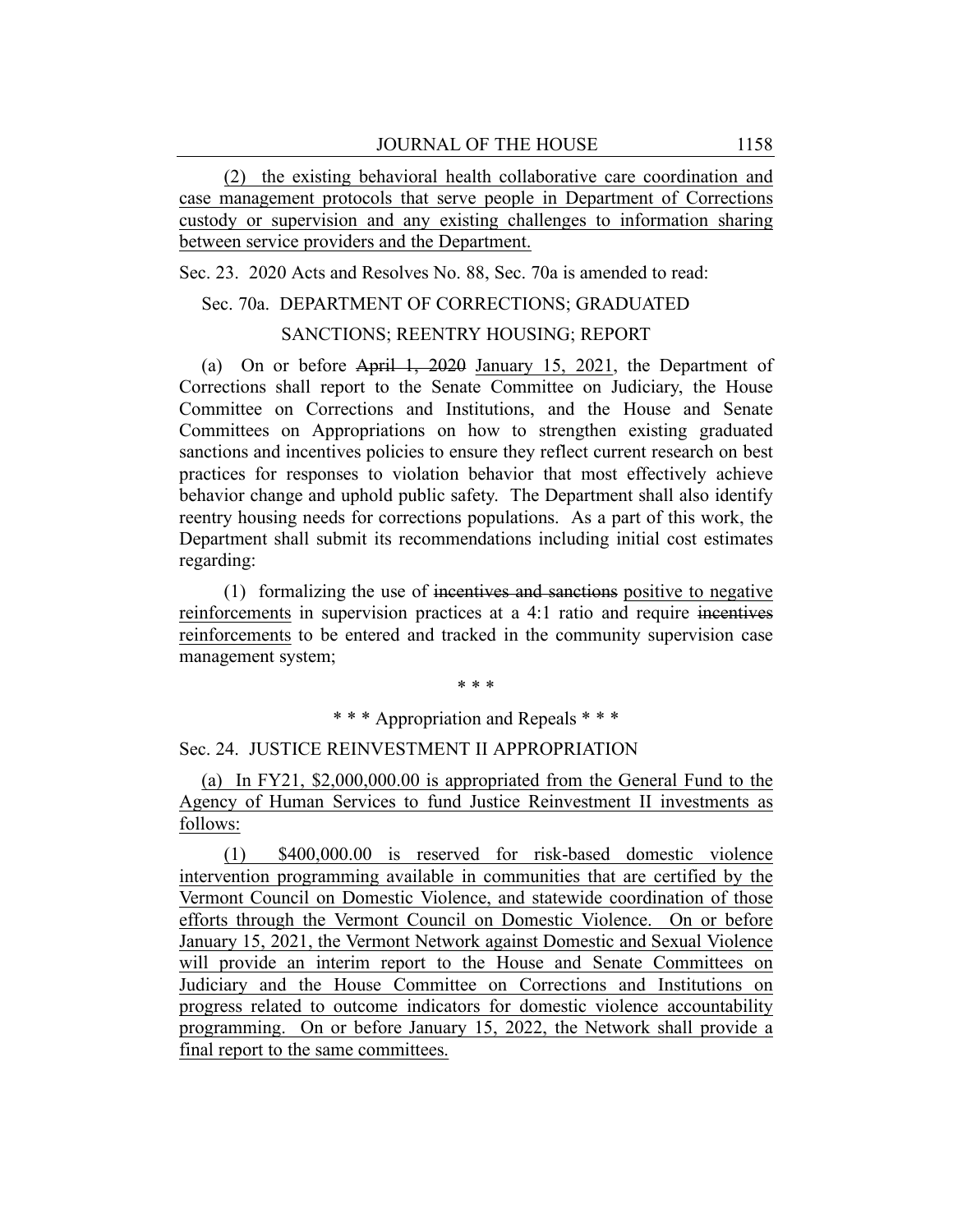(2) \$1,000,000.00 is reserved for additional evidence-based transitional housing programming.

(3) The remainder is reserved for evidence-based programming for offenders transitioning back into the community, including workforce development and other community reentry supports.

(b) The General Assembly intends that this appropriation of onetime funds is to immediately invest funds to reduce recidivism and increase public safety, and for savings achieved in and FY21 as a result of the legislative action taken in this act to be used to fund these investments in FY22 and in the future.

Sec. 25. REPEALS

28 V.S.A. § 808b (home confinement furlough) and 28 V.S.A. § 808c (reintegration furlough) are repealed on January 1, 2021.

\* \* \* Effective Dates \* \* \*

Sec. 26. EFFECTIVE DATES

(a) This section and Secs. 14 (earned good time; reduction of term) and 25 (repeals) shall take effect on passage.

(b) Sec. 12 (terms and conditions of community supervision furlough) shall take effect on July 1, 2021.

(c) Sec. 5 (presumptive parole) shall take effect on January 1, 2023.

(d) All other sections shall take effect on January 1, 2021.

**Rep. Hooper of Montpelier**, for the committee on Appropriations, recommended that the bill ought to pass in concurrence with proposal of amendment when amended as recommended by the committee on Corrections and Institutions and when further amended as follows:

By striking out Sec. 24 (Justice Reinvestment II appropriation) in its entirety and by renumbering the remaining sections to be numerically correct.

The bill, having appeared on the Calendar one day for notice, was taken up, read the second time, the report of the committee on Corrections and Institutions was amended as recommended by the committee on Appropriations. Report of the committee on Corrections and Institutions, as amended, was agreed to and third reading ordered.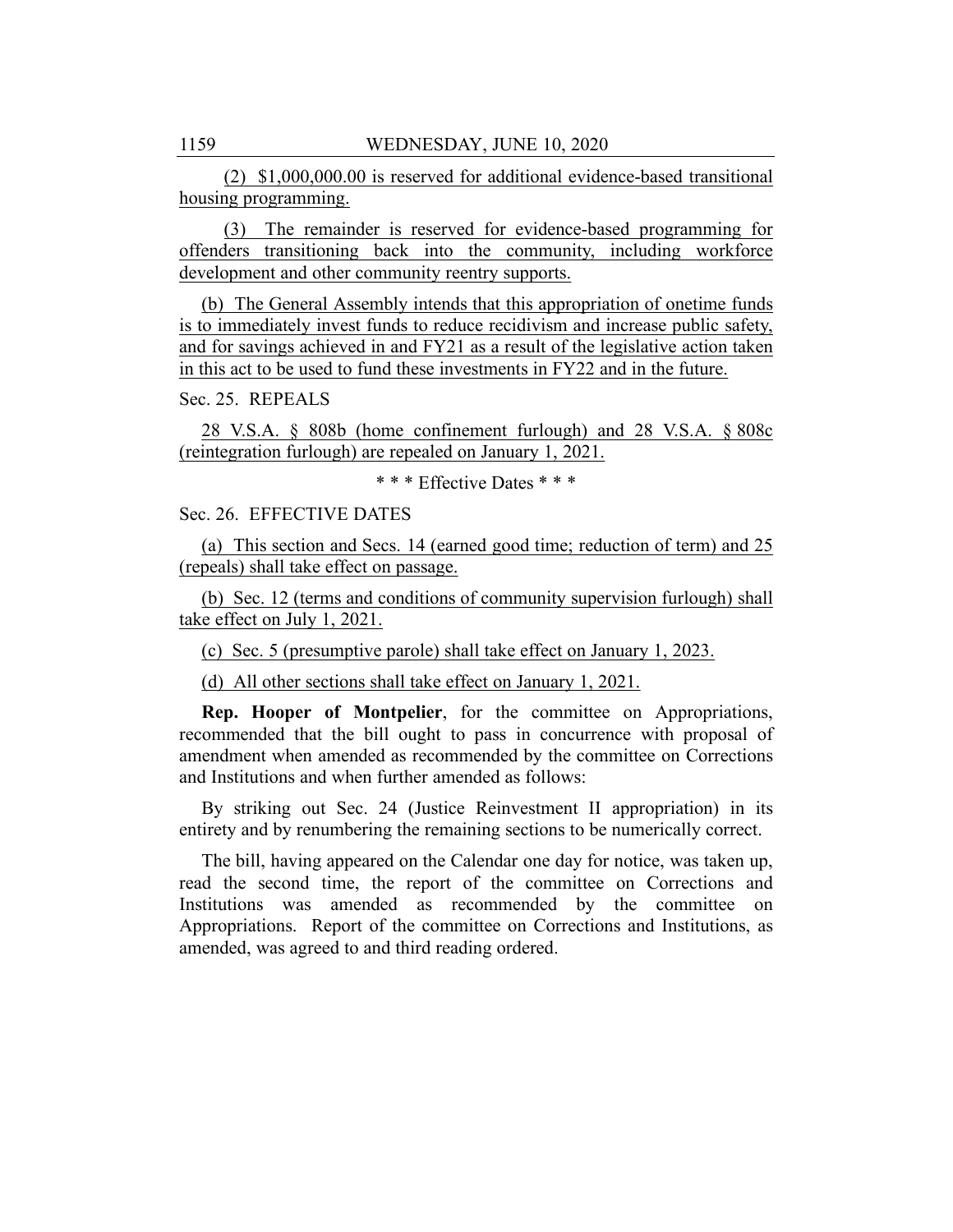## **Favorable Report; Second Reading; Third Reading Ordered**

## **S. 348**

**Rep. Copeland Hanzas of Bradford**, for the committee on Government Operations, to which had been referred Senate bill, entitled

An act relating to temporary elections procedures in the year 2020

Reported in favor of its passage in concurrence. The bill, having appeared on the Calendar one day for Notice, was taken up and read the second time.

Pending the question, Shall the bill be read a third time? **Reps. Myers of Essex, Donahue of Northfield, Goslant of Northfield, Gregoire of Fairfield, Morrissey of Bennington, Quimby of Concord, Savage of Swanton and Toof of St. Albans Town** move that the House propose to the Senate that the bill be amended as follows:

In Sec. 1, 2020 Acts and Resolves No. 92, Sec. 3, by striking out subsection (c) in its entirety and inserting in lieu thereof a new subsection (c) to read as follows:

(c) If the Secretary of State orders or permits the mailing of 2020 General Election ballots to all registered voters pursuant to subsection (a) of this section, those ballots shall be returned in the manner prescribed in 17 V.S.A. § 2543 (early voter absentee ballots; return of ballots), but may be returned only by the voter; the justices of the peace who delivered the ballot, if applicable; or an authorized family member or caregiver acting in the voter's behalf.

(1)(A) Any person who returns an early voter absentee ballot knowing the person is without authorization from the voter shall be fined not more than \$100.00 per violation for the first three violations, not more than \$500.00 per violation for the fourth through ninth violations, and not more than \$1,000.00 per violation for the tenth and subsequent violations.

(B) The Attorney General or a State's Attorney, whenever he or she has reason to believe any person to be or to have been in violation of this subdivision (1), shall conduct a civil investigation in accordance with the procedures set forth in 17 V.S.A. § 2904.

(2) As used in this subsection:

(A) "Family member" means a voter's spouse, child, sibling, parent, spouse's parent, grandparent, or spouse's grandparent.

(B) "Caregiver" means an individual providing care, including medical care, custodial care, personal care, mental health services,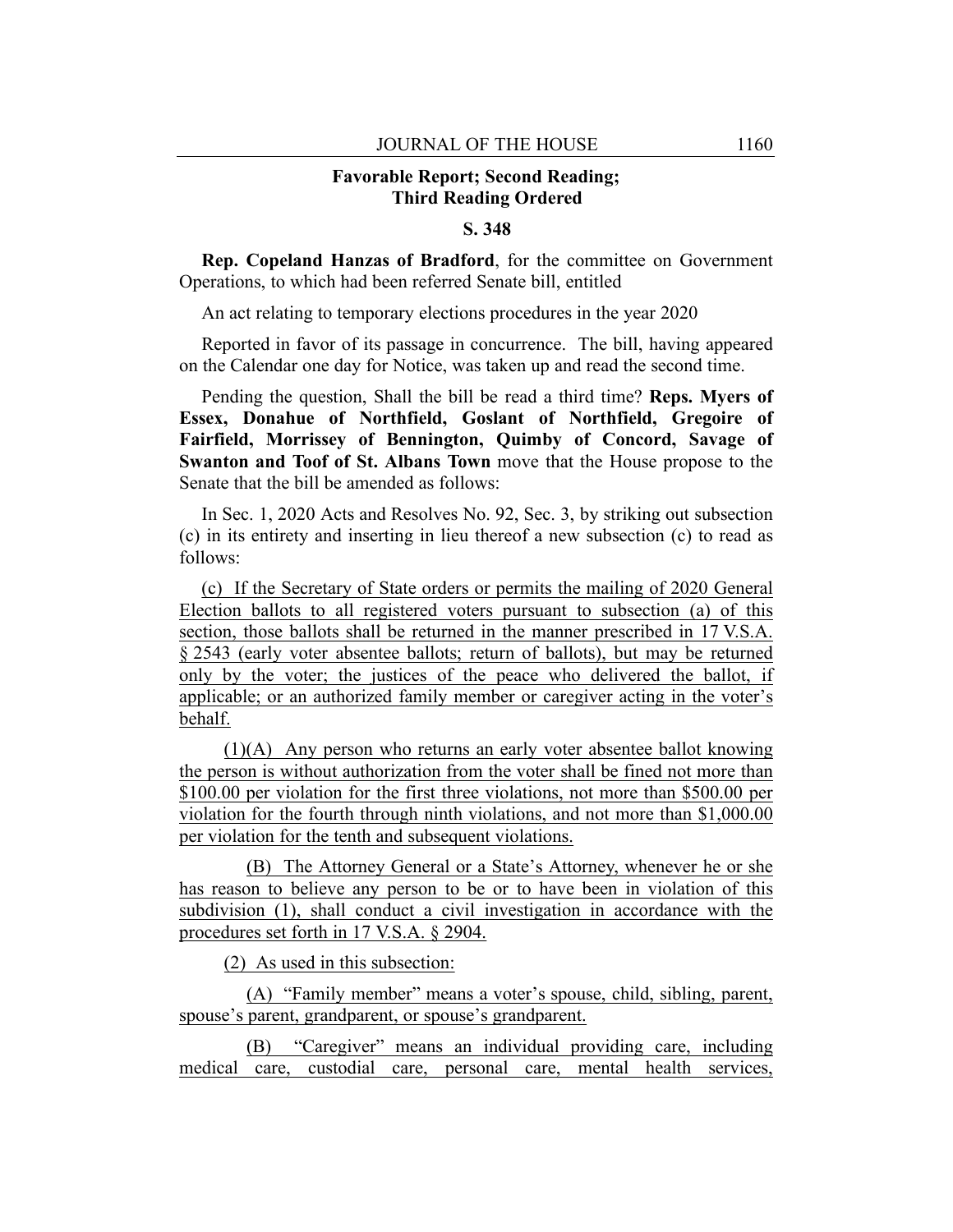rehabilitative services, or any other kind of care provided that is required because of the voter's age or disability.

Pending the question, Shall the House propose to the Senate to amend the bill as offered by Rep. Myers and others? **Rep. Gregoire of Fairfield** demanded the Yeas and Nays, which demand was sustained by the Constitutional number. The Clerk proceeded to call the roll and the question, Shall the House propose to the Senate to amend the bill as offered by Rep. Myers and others? was decided in the negative. Yeas, 50. Nays, 95.

Those who voted in the affirmative are:

Bancroft of Westford \* Batchelor of Derby Bates of Bennington Beck of St. Johnsbury Brennan of Colchester Browning of Arlington Burditt of West Rutland Canfield of Fair Haven Carroll of Bennington Corcoran of Bennington Cupoli of Rutland City Demrow of Corinth Dickinson of St. Albans Town Donahue of Northfield Fagan of Rutland City Feltus of Lyndon

Gamache of Swanton Goslant of Northfield Gregoire of Fairfield \* Hango of Berkshire Harrison of Chittenden Helm of Fair Haven Higley of Lowell LaClair of Barre Town Lefebvre of Newark Leffler of Enosburgh Marcotte of Coventry Martel of Waterford Mattos of Milton McCoy of Poultney McFaun of Barre Town Morgan of Milton Morrissey of Bennington Myers of Essex Norris of Shoreham Page of Newport City Palasik of Milton Potter of Clarendon Quimby of Concord Rosenquist of Georgia Savage of Swanton Scheuermann of Stowe Seymour of Sutton Shaw of Pittsford Smith of Derby Smith of New Haven Strong of Albany Sullivan of Dorset Terenzini of Rutland Town Toof of St. Albans Town

Those who voted in the negative are:

Ancel of Calais Anthony of Barre City Austin of Colchester Bartholomew of Hartland Birong of Vergennes Bock of Chester Briglin of Thetford Brownell of Pownal Brumsted of Shelburne Burke of Brattleboro Campbell of St. Johnsbury Chase of Colchester Chesnut-Tangerman of Middletown Springs Christensen of Weathersfield Christie of Hartford Cina of Burlington Coffey of Guilford Colburn of Burlington

Gonzalez of Winooski Grad of Moretown Haas of Rochester Hashim of Dummerston Hooper of Montpelier Hooper of Randolph Hooper of Burlington Houghton of Essex Howard of Rutland City James of Manchester Jerome of Brandon Jessup of Middlesex Killacky of South Burlington Kimbell of Woodstock Kornheiser of Brattleboro Krowinski of Burlington \* LaLonde of South Burlington Lanpher of Vergennes

O'Sullivan of Burlington Pajala of Londonderry Partridge of Windham Patt of Worcester Pugh of South Burlington Rachelson of Burlington Ralph of Hartland Redmond of Essex Reed of Braintree Rogers of Waterville Scheu of Middlebury Sheldon of Middlebury Sibilia of Dover Squirrell of Underhill Stevens of Waterbury Sullivan of Burlington Szott of Barnard Taylor of Colchester Toleno of Brattleboro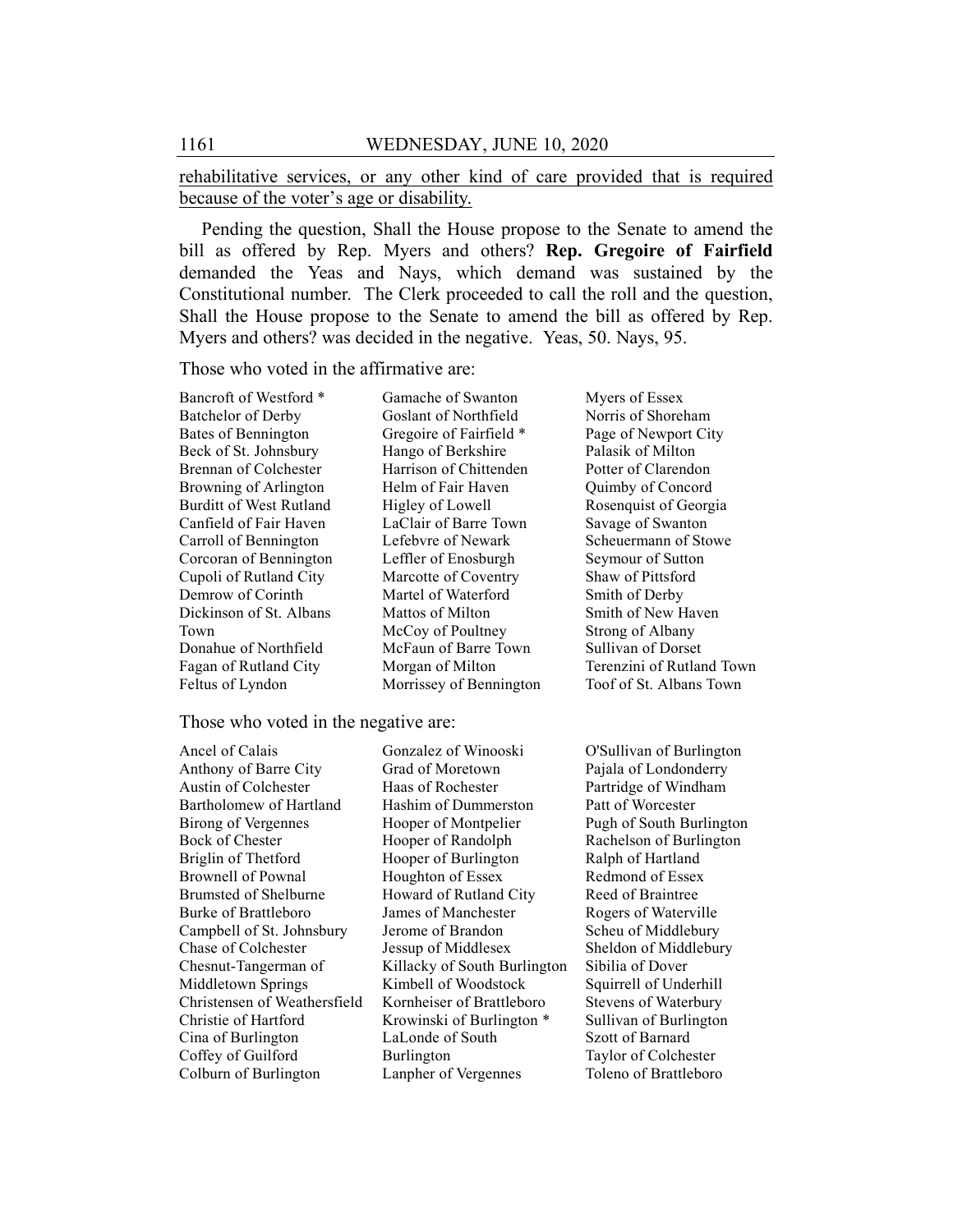#### JOURNAL OF THE HOUSE 1162

Colston of Winooski Conlon of Cornwall Conquest of Newbury Copeland Hanzas of Bradford Cordes of Lincoln Dolan of Waitsfield Donovan of Burlington Durfee of Shaftsbury Elder of Starksboro Emmons of Springfield Fegard of Berkshire Gannon of Wilmington Gardner of Richmond Giambatista of Essex

Lippert of Hinesburg Long of Newfane Macaig of Williston Masland of Thetford McCarthy of St. Albans City McCormack of Burlington McCullough of Williston Morris of Springfield Mrowicki of Putney Murphy of Fairfax Nicoll of Ludlow Notte of Rutland City Noyes of Wolcott O'Brien of Tunbridge Ode of Burlington

Toll of Danville Townsend of South Burlington Troiano of Stannard Tully of Rockingham Walz of Barre City Webb of Shelburne White of Hartford Wood of Waterbury Yacovone of Morristown Yantachka of Charlotte Young of Greensboro

Those members absent with leave of the House and not voting are:

| Graham of Williamstown | Kitzmiller of Montpelier |
|------------------------|--------------------------|
| Hill of Wolcott        | Till of Jericho          |

**Rep. Bancroft of Westford** explained his vote as follows:

"Madam Speaker:

I find it quite ironic that this body does not want to embrace measures to ensure the integrity of mail-in voting, while it takes the integrity of its own votes on legislation very seriously. During roll call votes, we are constantly reminded there is a prohibition on the use of electronic devices and verbal communications."

**Rep. Gregoire of Fairfield** explained his vote as follows:

"Madam Speaker:

While I strongly support and encourage the pursuit of the expansion of voting opportunities including but not limited to mail, candidates, PACs and activist groups should not be allowed access to a voter's ballot. I hope that the Secretary of State acts to limit these activities."

**Rep. Krowinski of Burlington** explained her vote as follows:

"Madam Speaker:

I vote no. We are the in the middle of a public health pandemic and we should be doing everything in our power to keep people safe and that their vote be counted. This amendment doesn't allow people to vote how they want to because it limits how they can cast their ballot. It's critical we move this bill forward again so we can ensure we have safe and secure elections in Vermont. Thank you."